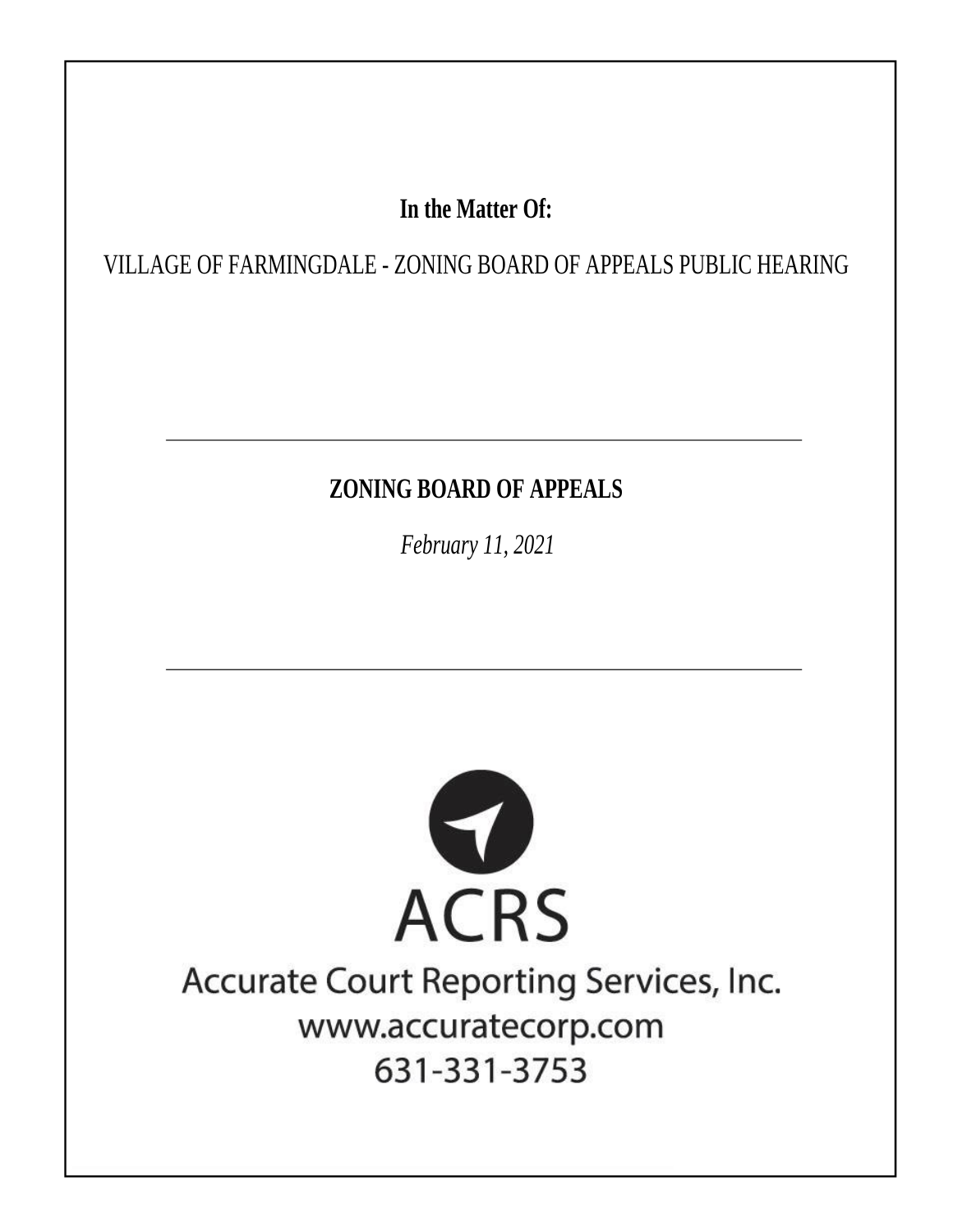| $\mathbf{2}$            |                                                     |
|-------------------------|-----------------------------------------------------|
| 3                       |                                                     |
| $\overline{\mathbf{4}}$ |                                                     |
| 5                       | VILLAGE OF FARMINGDALE                              |
| 6                       |                                                     |
| 7                       | ZONING BOARD OF APPEALS MEETING                     |
| 8                       | February 11, 2021                                   |
| 9                       | 8:00 P.M.                                           |
| 10                      | VIRTUAL MEETING                                     |
| 11                      |                                                     |
| 12                      |                                                     |
| 13                      |                                                     |
| 14                      | Due to the Novel Coronavirus (COVID-19)             |
| 15                      | Pandemic and recent Executive Orders issued by the  |
| 16                      | Governor, the Village of Farmingdale, Zoning Board  |
| 17                      | of Appeals Meeting was held electronically via Zoom |
| 18                      | Webinar with no in-person attendance.               |
| 19                      |                                                     |
| 20                      |                                                     |
| 21                      |                                                     |
| 22                      |                                                     |
| 23                      |                                                     |
| 24                      | ACCURATE COURT REPORTING SERVICE, INC.              |
| 25                      | 866-388-2277 info@accuratecorp.com 631-331-3753     |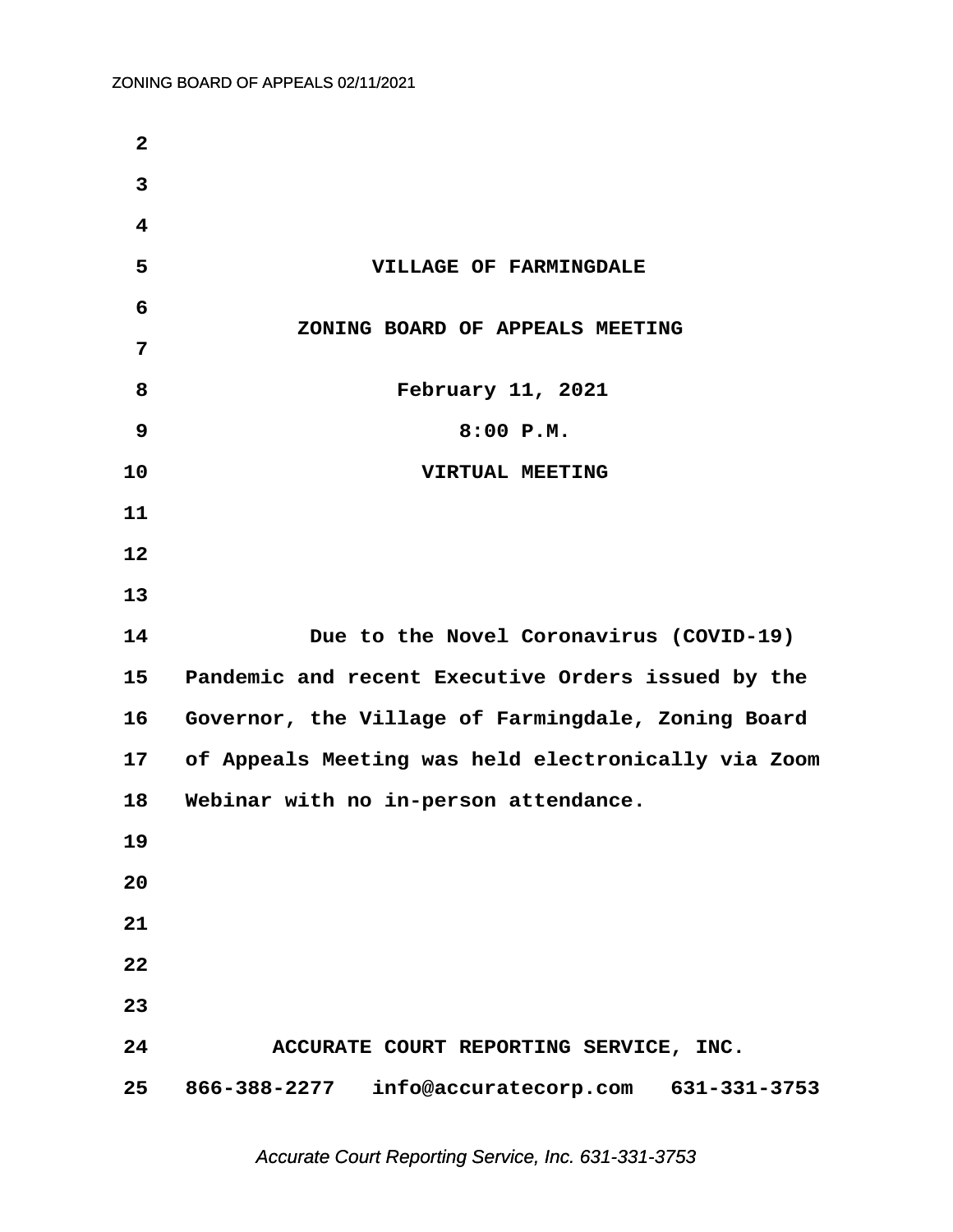| $\mathbf{2}$    | APPEARANCES:                           |
|-----------------|----------------------------------------|
| 3               | DAVID NOSTRAND - Chairman              |
| 4               | CHRIS MARO - Board Member              |
| 5               | JAMES PORTER - Board Member            |
| 6               | MARY CARPENTER - Board Member          |
| 7               | CLAUDIO DeBELLIS, ESQ. - Board Counsel |
| 8               | STEVEN FELLMAN - Building Inspector,   |
|                 | Incorporated Village of Farmingdale    |
| 9               |                                        |
| 10              | KEVIN WOOD - Zoom Moderator            |
| 11              | APPLICANTS:                            |
| 12              | ROBERT SCHUMACHER - 241 Cherry Road    |
| 13 <sup>7</sup> | VINCENT PATCOWICZ - 25 Pinehurst Road  |
| 14              |                                        |
| 15              |                                        |
| 16              |                                        |
| 17              |                                        |
| 18              |                                        |
| 19              |                                        |
| 20              |                                        |
| 21              |                                        |
| 22              |                                        |
| 23              |                                        |
| 24              |                                        |
| 25              |                                        |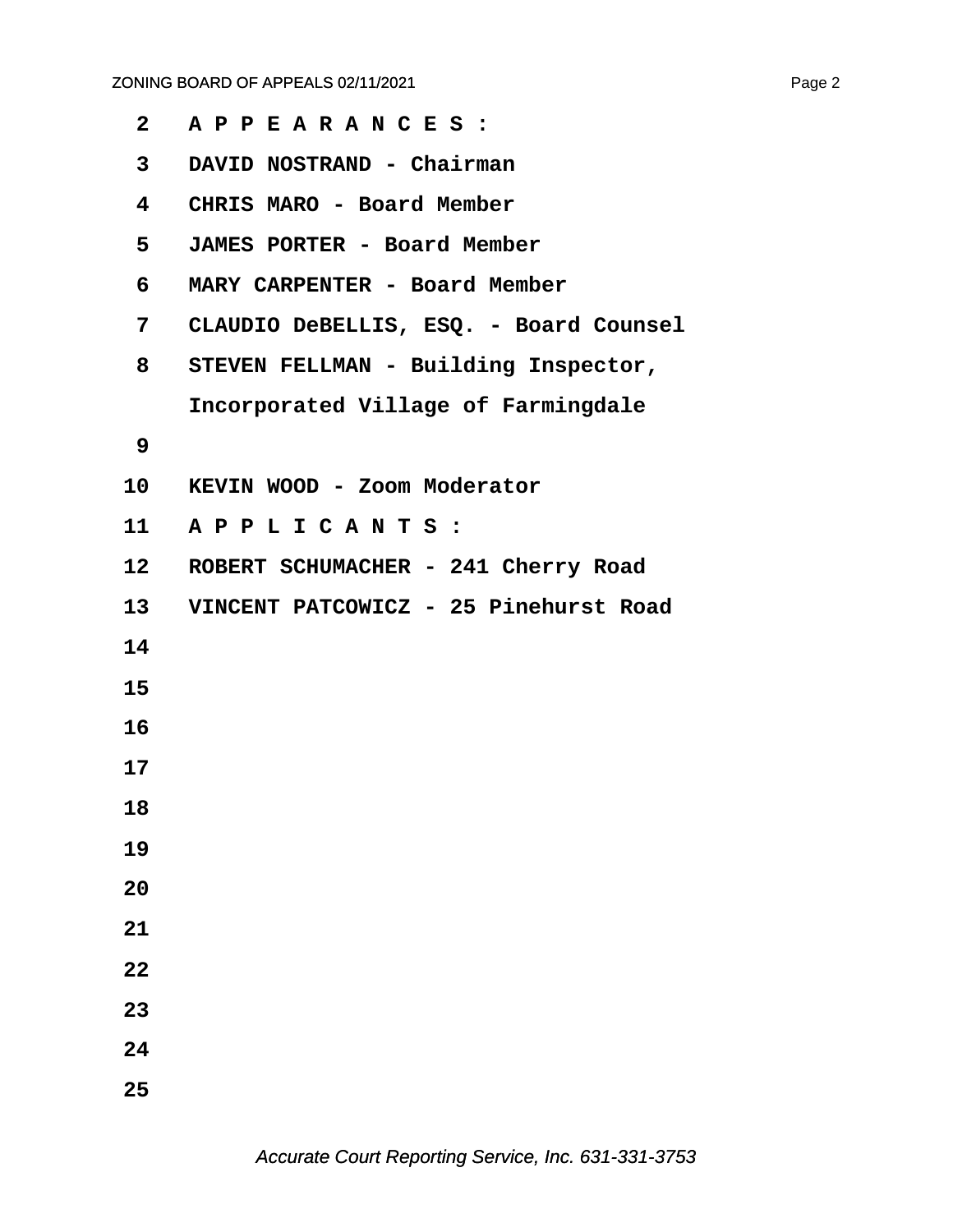<span id="page-3-0"></span>

| 1                       | $2 - 11 - 21 - ZBA$                        |
|-------------------------|--------------------------------------------|
| $\overline{\mathbf{2}}$ | CHAIRMAN DAVID NOSTRAND: Okay. I           |
| 3                       | call to order the meeting for February 11, |
| 4                       | 2021.                                      |
| 5                       | Mr. Porter, you were going to make         |
| 6                       | a motion to --                             |
| 7                       | JAMES PORTER: Yes, sir. I move             |
| 8                       | that we dispense with the reading of the   |
| 9                       | minutes from the previous meeting.         |
| 10                      | CHAIRMAN DAVID NOSTRAND: All in            |
| 11                      | favor?                                     |
| 12                      | MARY CARPENTER: I second it.               |
| 13                      | CHAIRMAN DAVID NOSTRAND: Any more          |
| 14                      | seconds? Chris?                            |
| 15                      | CHRIS MARO: (No verbal response.)          |
| 16                      | JAMES PORTER: You only need one.           |
| 17                      | CHAIRMAN DAVID NOSTRAND: Oh, I             |
| 18                      | don't need another one? Okay.              |
| 19                      | Motion carried.                            |
| 20                      | First case, 2-1, application of            |
| 21                      | Robert Schumacher, to widen the driveway   |
| 22                      | at 241 Cherry Street, requiring a variance |
| 23                      | from the Village for a three foot          |
| 24                      | landscaped buffer.                         |
| 25                      | Is anybody there from this case;           |
|                         |                                            |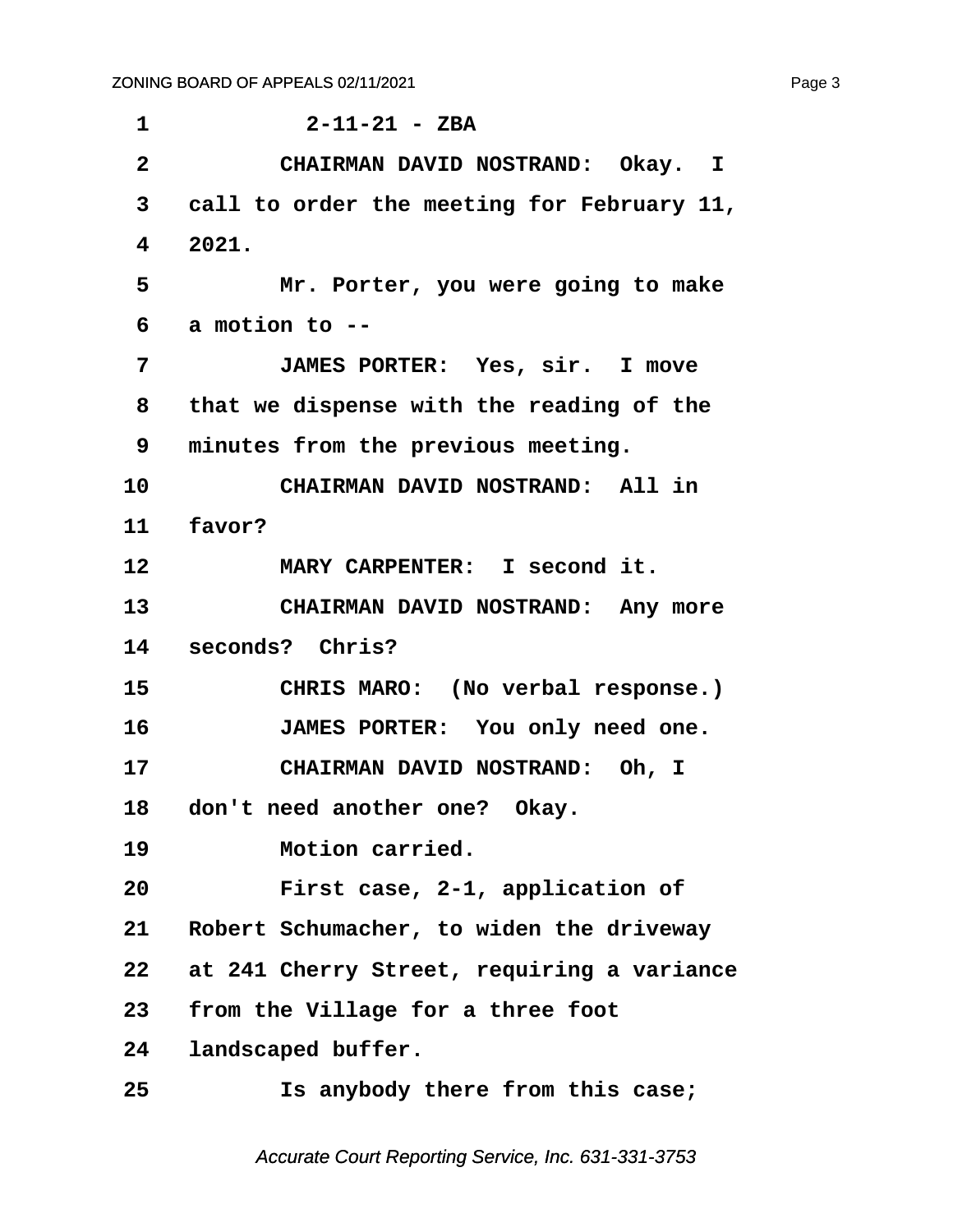<span id="page-4-0"></span>

| 1            | $2 - 11 - 21 - ZBA$                         |
|--------------|---------------------------------------------|
| $\mathbf{2}$ | Mr. Schumacher?                             |
| 3            | KEVIN WOOD: Raise their Zoom hands          |
| 4            | if they're from the case of 241. Please     |
| 5            | raise your Zoom hand.                       |
| 6            | I have Joan, Michael and Christina.         |
| 7            | I have Vincent.                             |
| 8            | If anybody recognizes the name from         |
| 9            | this applicant, let me know, we'll let you  |
| 10           | into the meeting.                           |
| 11           | There we go. Here comes Michael.            |
| 12           | Thank you.                                  |
| 13           | Lorraine, if you need a name, ask           |
| 14           | Michael. I'll ask him to unmute, and        |
| 15           | asking for video.                           |
| 16           | MICHAEL PALOMBA: Okay.                      |
| 17           | KEVIN WOOD: Hi, Michael, how are            |
| 18           | you?                                        |
| 19           | MICHAEL PALOMBA: Good evening.              |
|              | 20 How are you?                             |
| 21           | KEVIN WOOD: Good evening.                   |
| 22           | MICHAEL PALOMBA: Okay.                      |
|              | 23 Originally, I got locked out. So I guess |
|              | 24 I was having problems with connection.   |
| 25           | KEVIN WOOD: I'll blame it on me.            |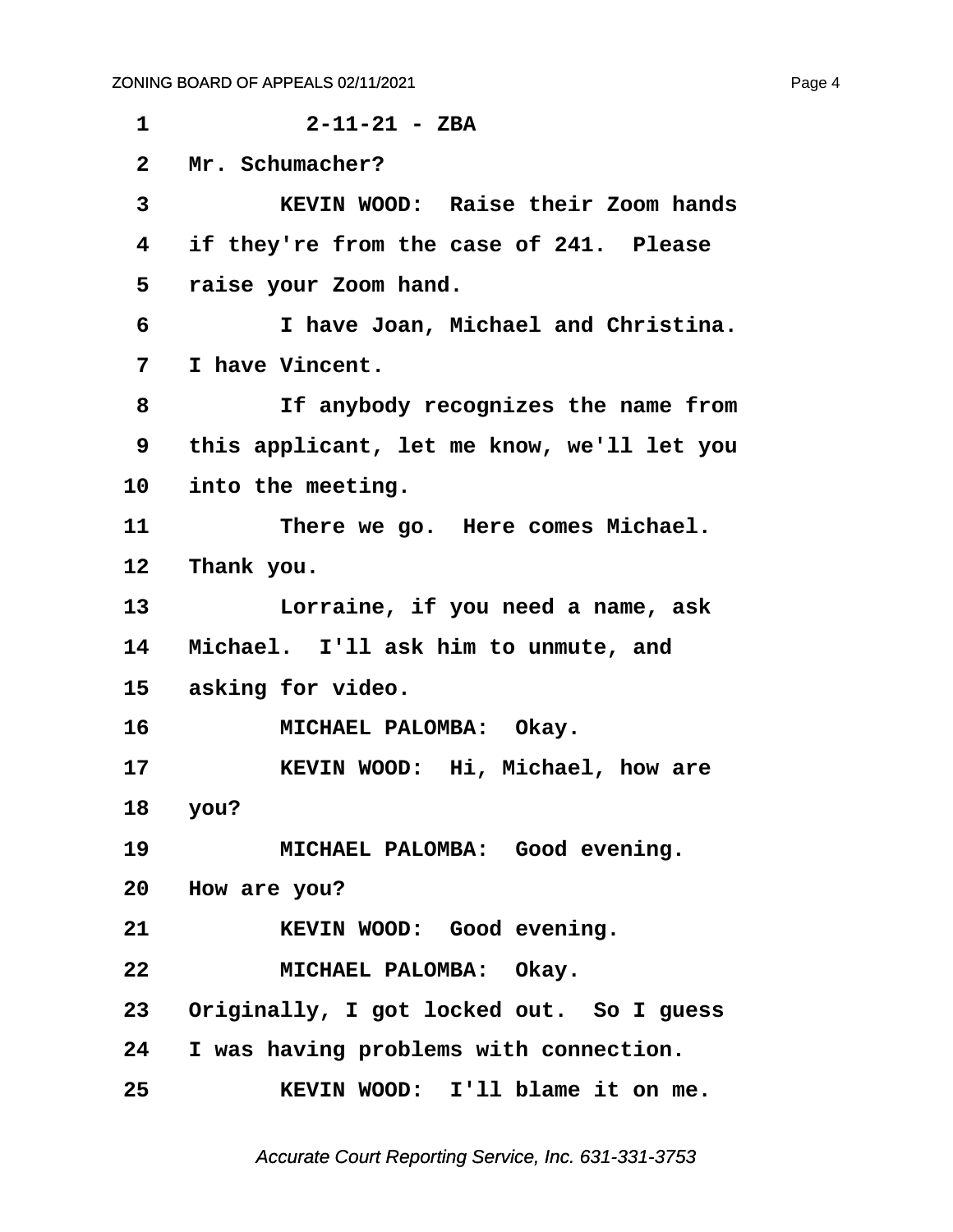<span id="page-5-0"></span>

| $\mathbf 1$  | $2 - 11 - 21 - ZBA$                        |
|--------------|--------------------------------------------|
| $\mathbf{2}$ | I had originally scheduled the meeting for |
| 3            | 8 a.m.; 12 hours earlier.                  |
| 4            | MICHAEL PALOMBA: No, that's all            |
| 5            | right. We're all getting used to the new   |
| 6            | technology.                                |
| 7            | Hope everybody is well.                    |
| 8            | Good evening. I'm appearing on             |
| 9            | behalf of Robert Schumacher of 241 Cherry  |
| 10           | Street, Farmingdale, New York.             |
| 11           | This property is located in the            |
| 12           | Residence B Zoning District.               |
| 13           | Mr. Schumacher was unable to attend        |
| 14           | tonight's hearing due to a conflict with   |
| 15           | his Zoning Board Hearing in the Town of    |
| 16           | Oyster Bay, this evening.                  |
| 17           | We are requesting a variance for a         |
| 18           | proposed driveway, which does not have the |
| 19           | minimum required side yard of three feet   |
| 20           | with a buffer, proposing a side yard of    |
| 21           | zero feet.                                 |
| 22           | As you can see on the survey that          |
| 23           | was submitted, that is dated March 3rd,    |
| 24           | 2020, there was an existing driveway on    |
| 25           | this property prior to Mr. Schumacher's    |
|              |                                            |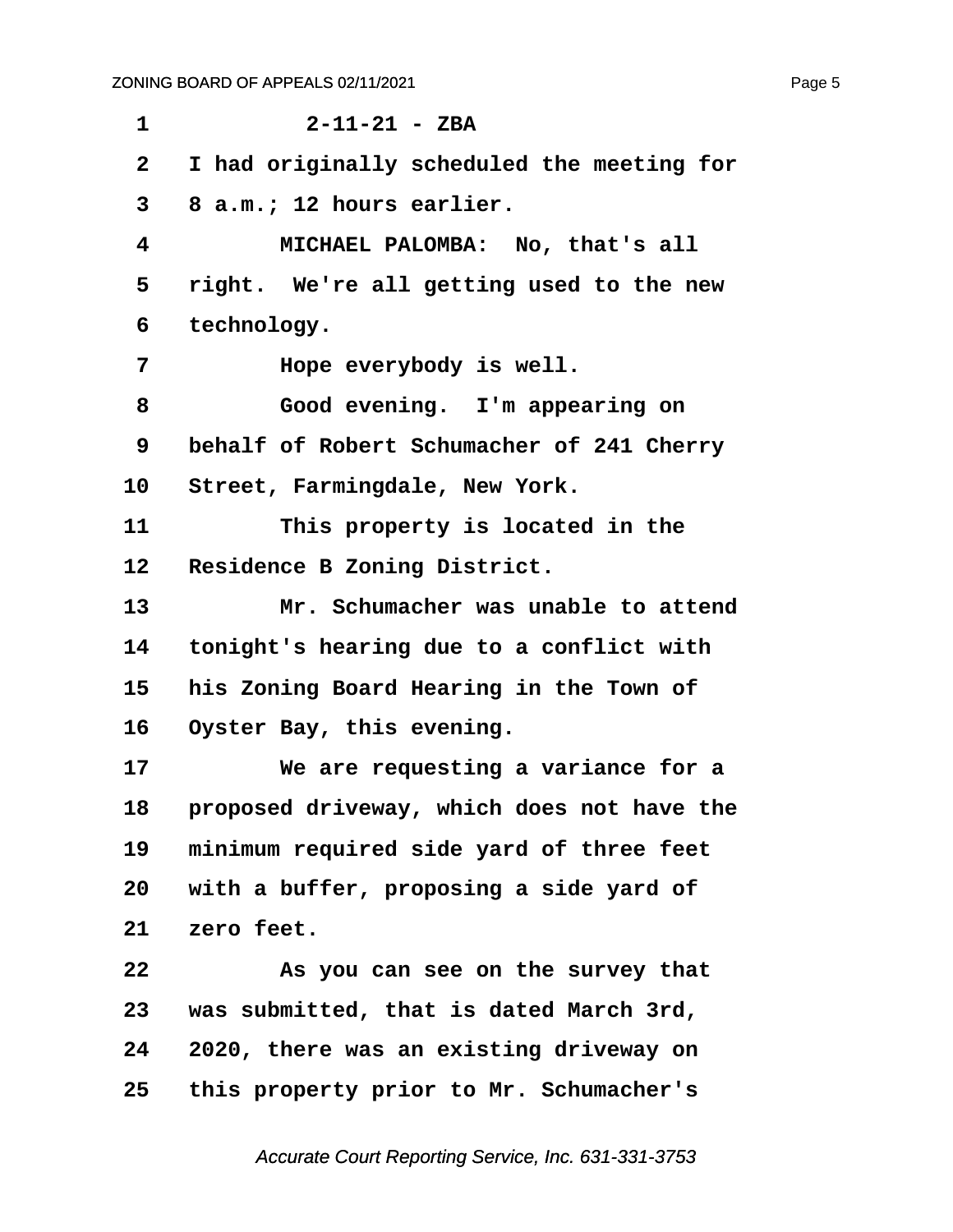<span id="page-6-0"></span>**·1· · · · · · 2-11-21 - ZBA ·2· ·purchase -- purchasing of this dwelling, ·3· ·that had a zero side yard set back and was ·4· ·original with the house. ·5· · · · · The driveway was in poor condition, ·6· ·and we are simply seeking to install a new ·7· ·and widened driveway in order to provide ·8· ·more off street parking. ·9· · · · · The proposed driveway will have** 10 Belgium blocks to prevent any water runoff 11 onto any neighboring property and the **12· ·required drain which will connect to a new** 13 dry well. **14· · · · · As you can see by the surrounding** 15 **properties that there are many driveways 16· ·in the immediate area, as well as the** 17 abutting property to the south of the 18 subject premises whose driveway extends 19 directly to our property line. And there **20· ·are also several other properties on** 21 Cherry Street and William Street all with 22 similar conditions. **23· · · · · The proposed driveway will not be** 24 out of character with the neighborhood.

**25· ·Prior to this evening's hearing, we spoke**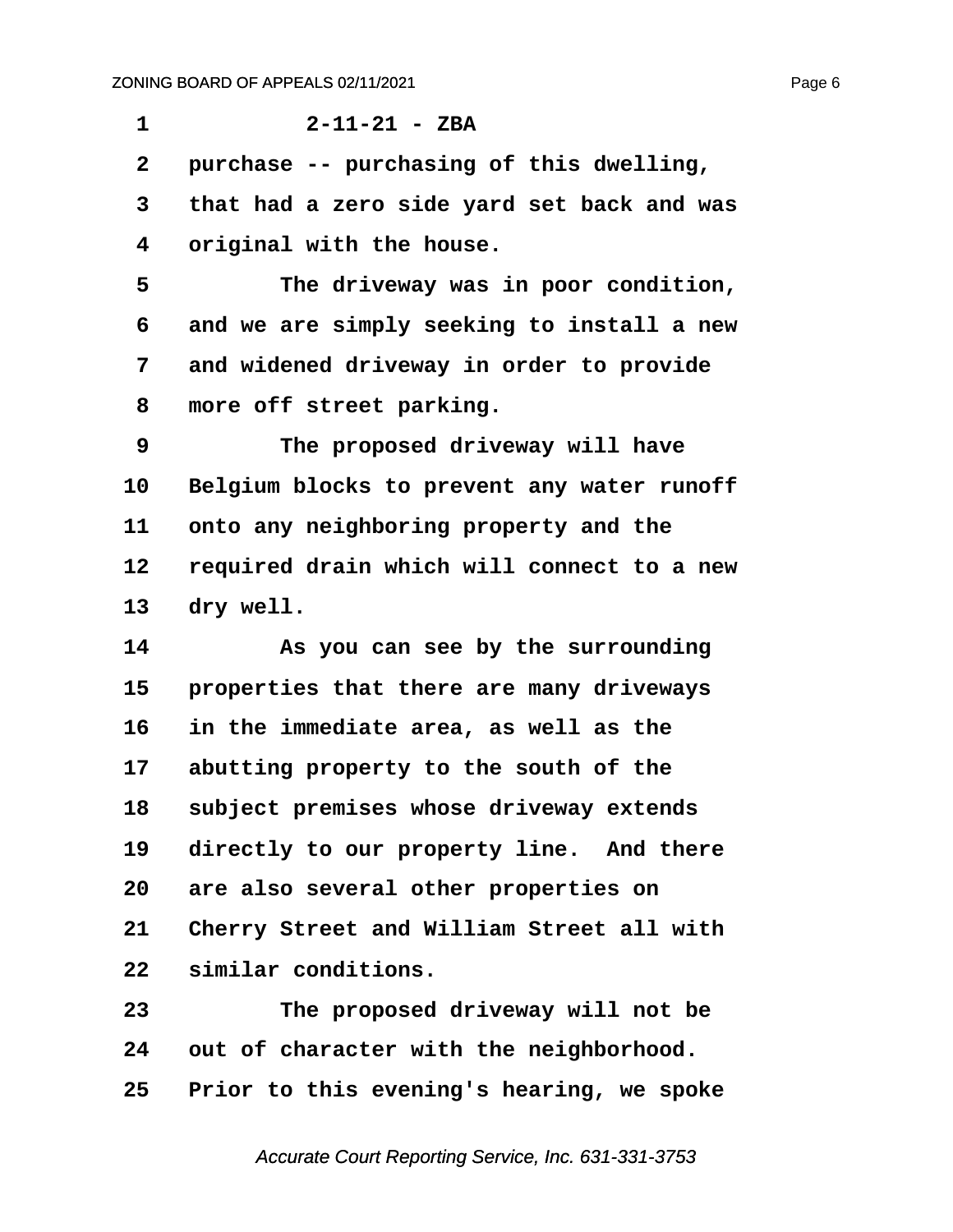<span id="page-7-0"></span>

| 1            | $2 - 11 - 21 - ZBA$                        |
|--------------|--------------------------------------------|
| $\mathbf{2}$ | to the neighbor that would be most         |
| 3            | effected by our application and they do    |
| 4            | not have any objections.                   |
| 5            | This property was in poor condition        |
| 6            | when Mr. Schumacher purchased it. Since    |
| 7            | then, he has renovated the dwelling,       |
| 8            | installing new siding and new windows, and |
| 9            | in the spring, will be installing          |
| 10           | landscaping as well.                       |
| 11           | The property is being well                 |
| 12           | maintained and the proposed driveway will  |
| 13           | be consistent with the character of the    |
| 14           | neighborhood.                              |
| 15           | And that completes our application.        |
| 16           | <b>CHAIRMAN DAVID NOSTRAND:</b><br>Mr.     |
| 17           | Palomba, why couldn't they put a buffer    |
| 18           | next to this driveway?                     |
| 19           | MICHAEL PALOMBA: Well, the                 |
| 20           | driveway exists on property line and what  |
| 21           | they like to do is maintain that and widen |
| 22           | it. They're widening towards the house to  |
| 23           | provide off street parking.                |
| 24           | CHAIRMAN DAVID NOSTRAND: Are they          |
| 25           | putting another curb cut in? Are they      |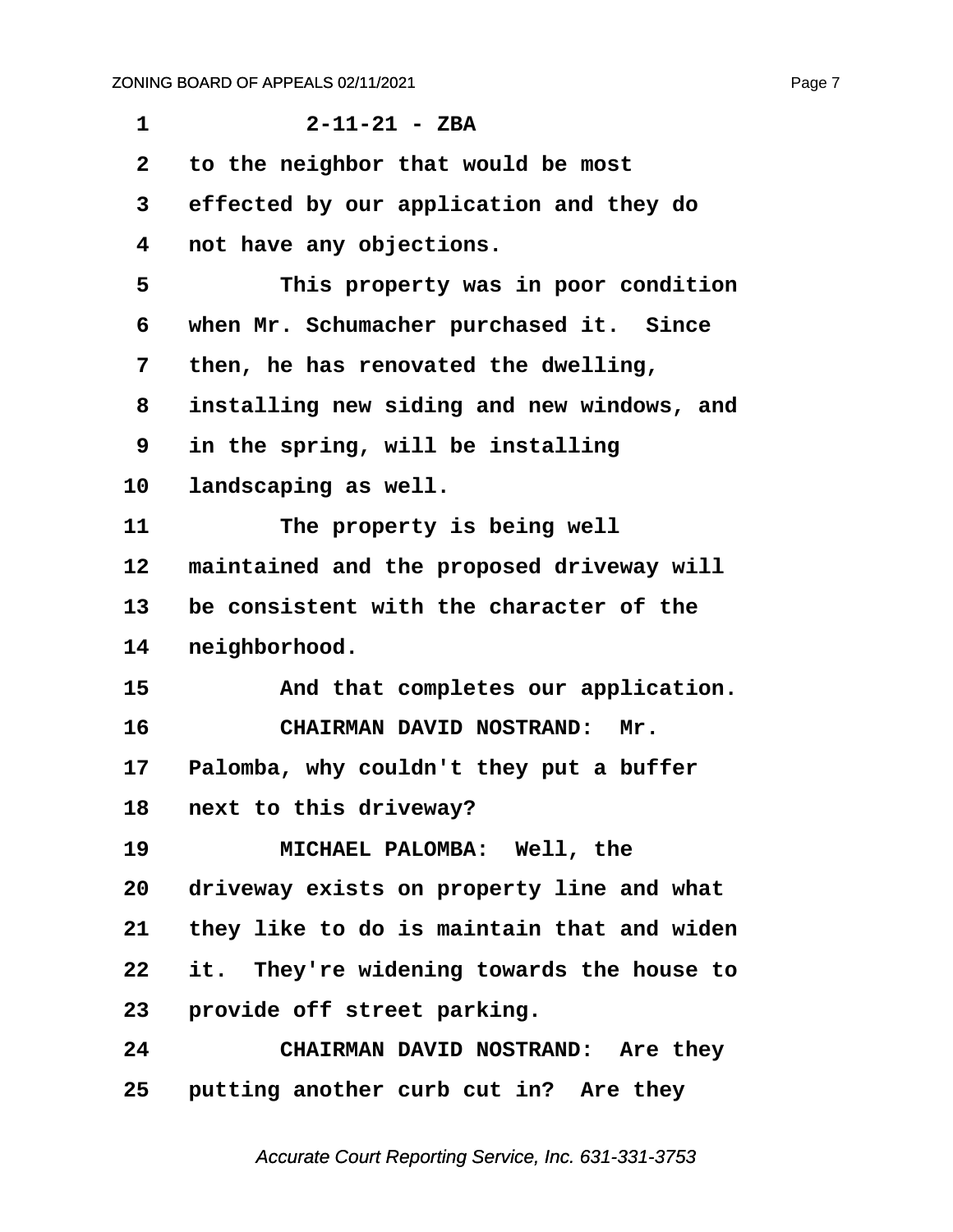<span id="page-8-0"></span>**·1· · · · · · 2-11-21 - ZBA ·2· ·going to modify the curb cut or leave it ·3· ·alone? ·4· · · · · MICHAEL PALOMBA:· They're proposing ·5· ·a 14-foot wide concrete apron.· That is on ·6· ·our site plan that was submitted. ·7· · · · · CHAIRMAN DAVID NOSTRAND:· And what ·8· ·prevents -- why can't they put a ·9· ·three-foot buffer that's in there and go** 10 through all this trouble? 11 **\*\*\* MICHAEL PALOMBA:** Well, that's how 12 the driveway existed. They want to 13 maintain that. And then by putting in a 14 buffer and widening the driveway, the 15 driveway just, you know, gets closer to **16· ·the front door of the house, which is** 17 **probably, you know, less aesthetically** 18 **pleasing as well. 19· · · · · CHAIRMAN DAVID NOSTRAND:· What 20· ·about if they went over two feet with the** 21 driveway and give us a smaller buffer? **22· · · · · MICHAEL PALOMBA:· I would have to** 23 check with Mr. Schumacher on that. I'm **24· ·not at liberty to give you -- you know,** 25 give that -- provide that answer. I would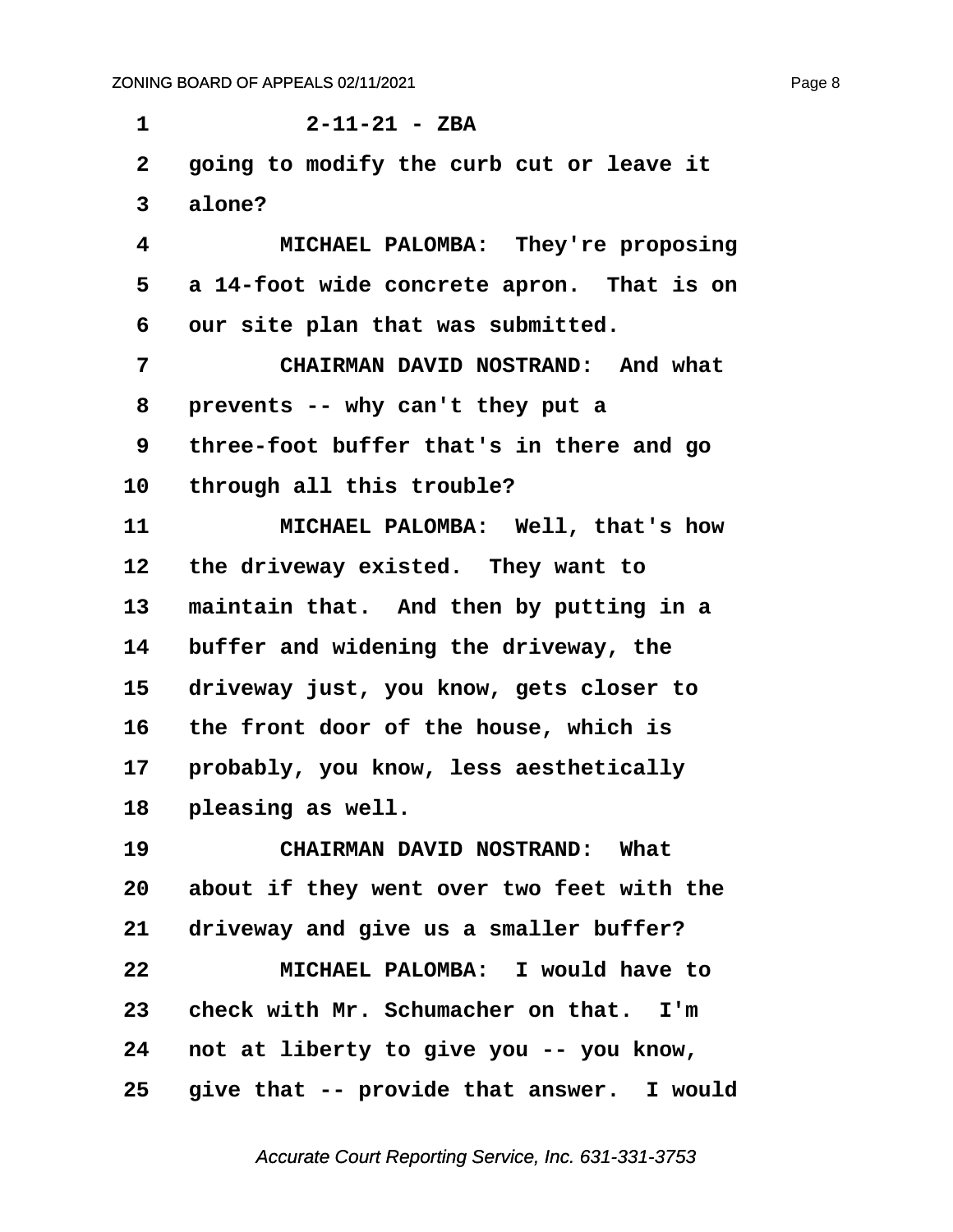<span id="page-9-0"></span>

| $\mathbf{1}$    | $2 - 11 - 21 - ZBA$                        |
|-----------------|--------------------------------------------|
| $\mathbf{2}$    | want to check with him first and talk to   |
| 3               | him. If that's the -- if that's the --     |
| 4               | the Board's asking that, I would           |
| 5               | definitely would talk to Mr. Schumacher    |
| 6               | about that, about that request and maybe   |
| 7               | we leave the application open so we can    |
| 8               | get back to you with correspondence --     |
| 9               | whichever decision.                        |
| 10              | CHAIRMAN DAVID NOSTRAND: Yeah, so          |
| 11              | the existing -- the new proposed driveway  |
| 12              | will be 16 feet wide. Am I reading it      |
| 13 <sup>°</sup> | correct on the site plan?                  |
| 14              | MICHAEL PALOMBA: Yes, 16 feet              |
| 15              | wide. Uh-hum.                              |
| 16              | CHAIRMAN DAVID NOSTRAND: Okay.<br>It       |
| 17              | looks like to be quite a bit of grass      |
| 18              | between it -- the new one and the sidewalk |
|                 | 19 -- and the walk to the front door.      |
| 20              | MICHAEL PALOMBA: There is a                |
| 21              | grassed area between the sidewalk and the  |
| 22              | proposed edge of the driveway, yeah.       |
| 23              | CHAIRMAN DAVID NOSTRAND: It looks          |
| 24              | like it's going to be ten, twelve feet     |
| 25              | wide between that and the wall.            |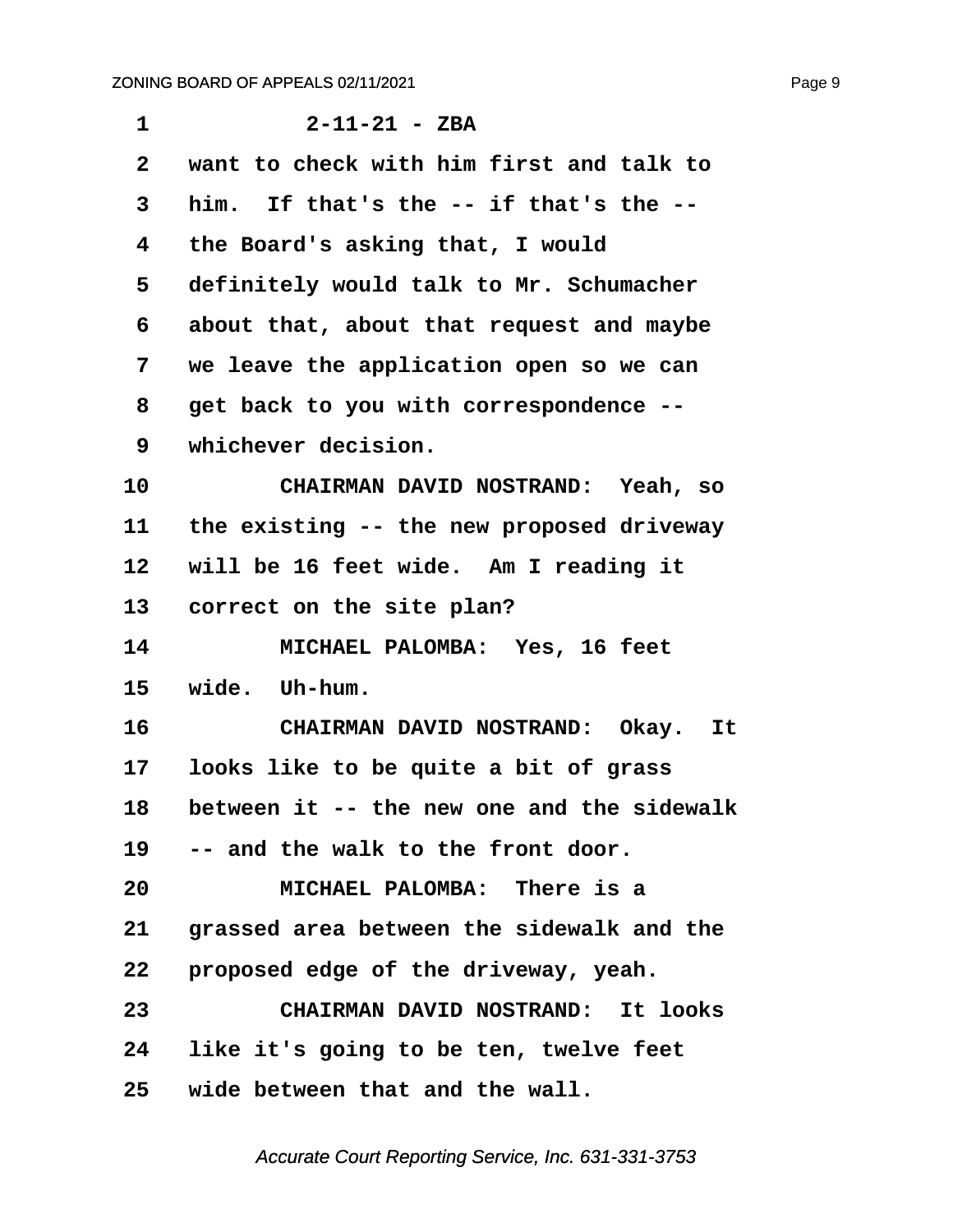<span id="page-10-0"></span>

| 1                       | $2 - 11 - 21 - ZBA$                        |
|-------------------------|--------------------------------------------|
| $\overline{\mathbf{2}}$ | MICHAEL PALOMBA: To scale, I would         |
| 3                       | say it's probably more -- yeah, about      |
| 4                       | eight to ten feet.                         |
| 5                       | CHAIRMAN DAVID NOSTRAND: Yeah.             |
| 6                       | MICHAEL PALOMBA: And it bellies            |
| 7                       | out to maybe about ten to twelve feet.     |
| 8                       | CHAIRMAN DAVID NOSTRAND: Yup. The          |
| 9                       | Village is trying to have landlords --     |
| 10                      | obviously he's a landlord -- he doesn't    |
| 11                      | live there, does he; Mr. Schumacher?       |
| 12                      | MICHAEL PALOMBA: No, he doesn't            |
| 13                      | live -- he doesn't reside there.           |
| 14                      | CHAIRMAN DAVID NOSTRAND: The               |
| 15                      | Village's goals are to -- when things like |
| 16                      | this come up, to have the landlords        |
| 17 <sub>2</sub>         | landscape as much as possible.             |
| 18                      | MICHAEL PALOMBA: Uh-hum.                   |
| 19                      | CHAIRMAN DAVID NOSTRAND: I think a         |
| 20                      | smaller buffer where he could landscape it |
| 21                      | with some sort of shrubbery between that   |
| 22                      | house and the neighbors, would be in       |
| 23                      | keeping with -- with what the Village is   |
| 24                      | asking us residents and landlords to do.   |
| 25                      | Do you think he would do that?             |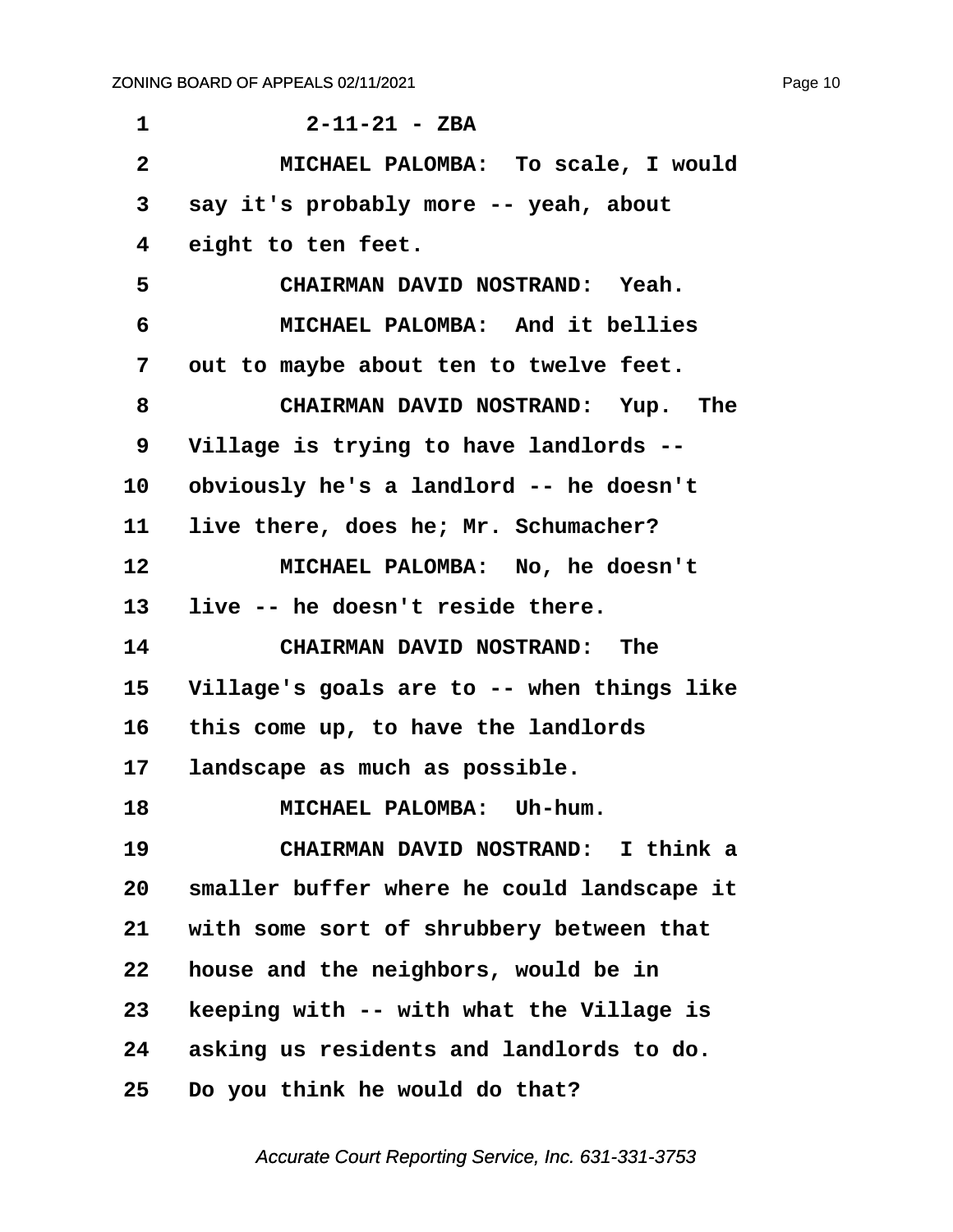<span id="page-11-0"></span>

| 1               | $2 - 11 - 21 - ZBA$                        |
|-----------------|--------------------------------------------|
| $\mathbf{2}$    | MICHAEL PALOMBA: I think if I              |
| 3               | talked -- if I discussed that with him, he |
| 4               | would consider that, yes.                  |
| 5               | <b>CHAIRMAN DAVID NOSTRAND: Does</b>       |
| 6               | anyone on the Board have any other         |
| 7               | questions about that?                      |
| 8               | Thoughts?                                  |
| 9               | MARY CARPENTER: How wide are we            |
| 10 <sub>1</sub> | going to ask for the buffer now? We want   |
| 11              | it from three feet down to two feet? Is    |
| 12 <sup>7</sup> | that what I'm understanding?               |
| 13              | CHAIRMAN DAVID NOSTRAND: I think           |
| 14              | that would work.                           |
| 15              | JAMES PORTER: The two feet would           |
| 16              | be a -- you know, a compromise.            |
| 17              | MARY CARPENTER: Just so that he            |
| 18              | can ask the proper questions.              |
| 19              | JAMES PORTER: Yeah.                        |
| 20              | MICHAEL PALOMBA: No, I understand          |
|                 | 21 what the Board is looking for and I'll  |
|                 | 22 discuss that with Mr. Schumacher.       |
| 23              | CHAIRMAN DAVID NOSTRAND: There             |
|                 | 24 were a lot of constraints here, like no |
| 25              | front lawn or -- really tight -- we        |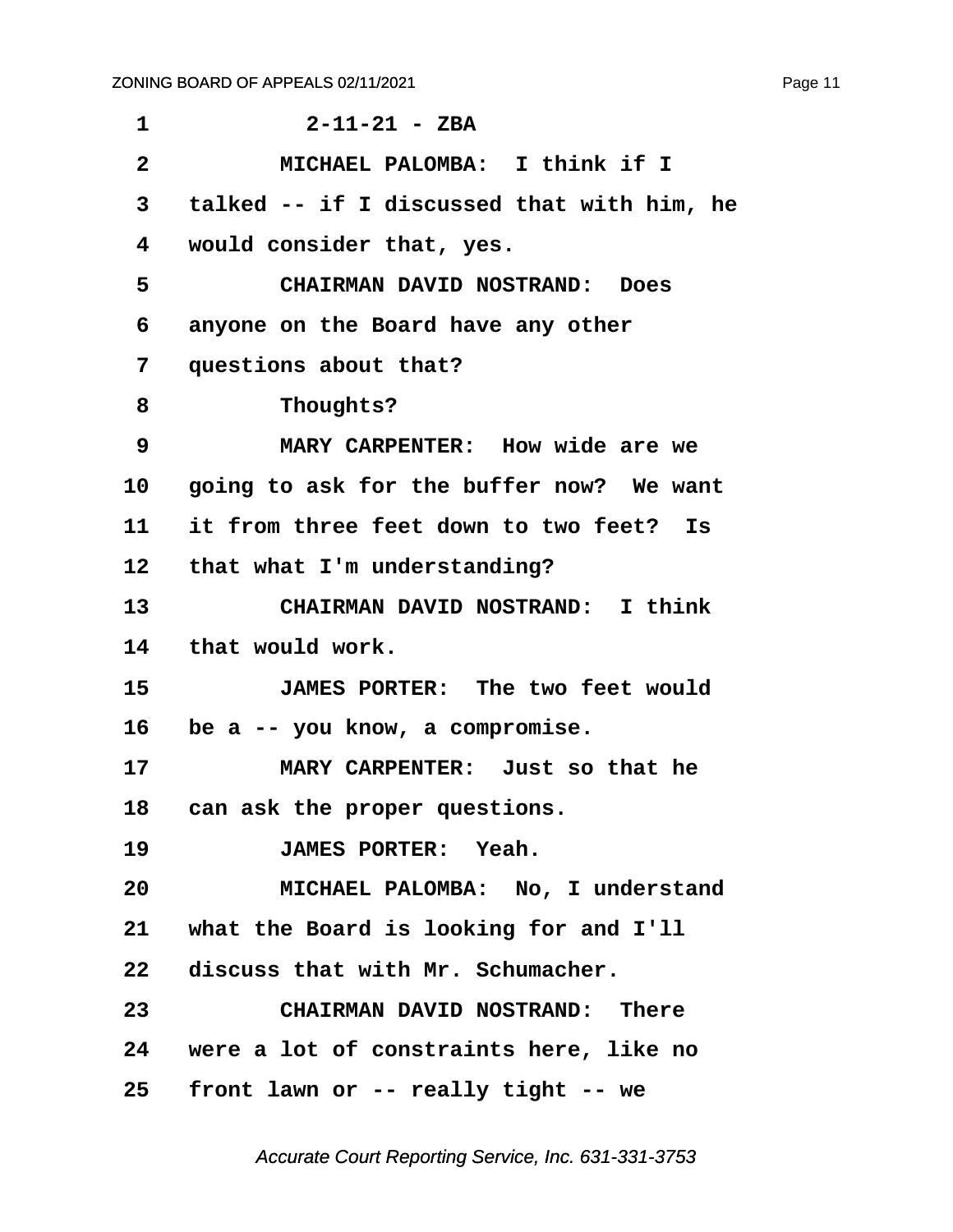<span id="page-12-0"></span>

| 1               | $2 - 11 - 21 - ZBA$                        |
|-----------------|--------------------------------------------|
| $\overline{2}$  | wouldn't ask for that. But just looking    |
| 3               | at -- nice size front yard -- go over a    |
| 4               | couple of -- two feet -- my computer is    |
| 5               | almost two feet wide.                      |
| 6               | MICHAEL PALOMBA: Right. I agree.           |
| 7               | Yeah, the reason that we're asking for the |
| 8               | similar zero clearance is because that     |
| 9               | driveway's existed since -- you know,      |
| 10              | pretty much since the house has been there |
| 11              | -- with a zero set back, and the only      |
| 12              | thing he's doing is taking that existing   |
| 13              | driveway and widening to provide accessory |
| 14              | off-street parking, which is a plus. You   |
| 15              | know, to get parking off the street.       |
| 16              | CHAIRMAN DAVID NOSTRAND: He'll             |
| 17              | still have his two car spots. It just --   |
| 18              | MICHAEL PALOMBA: No, understood.           |
|                 | 19 I'm sure we'll work with the Board.     |
| 20              | CHAIRMAN DAVID NOSTRAND: Okay.             |
| 21              | Mr. DeBellis, how do we -- should          |
| 22              | we share this 'til next month, or could we |
| 23              | make a provision where --                  |
| 24              | CLAUDIO DE BELLIS, ESQ.: You can           |
| 25 <sub>2</sub> | do one of two things: You could grant it   |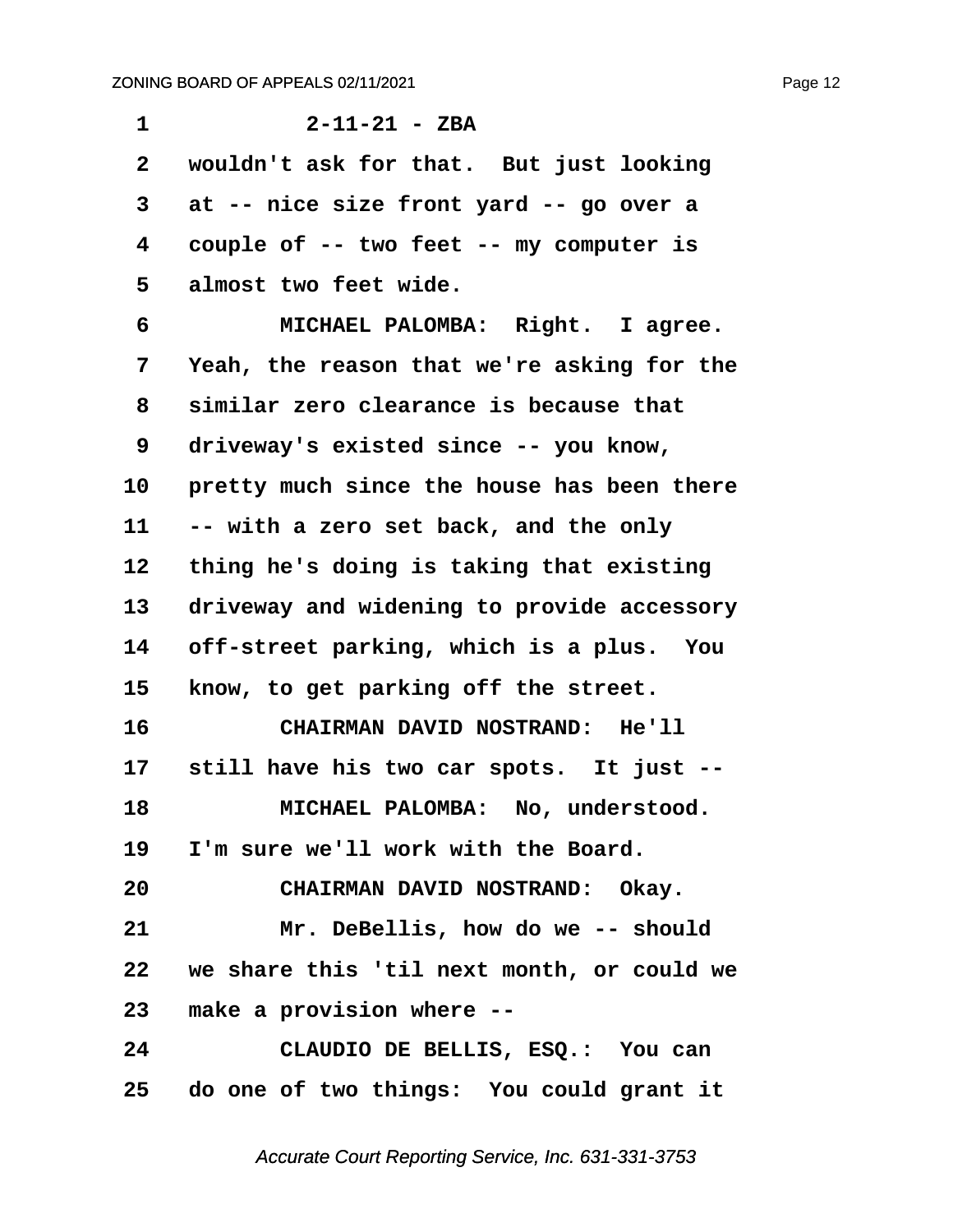<span id="page-13-0"></span>

| $\mathbf 1$     | $2 - 11 - 21 - ZBA$                        |
|-----------------|--------------------------------------------|
| $\mathbf{2}$    | subject to the limitation you're talking   |
| 3               | about, or you could just adjourn it to     |
| 4               | next month.                                |
| 5               | CHAIRMAN DAVID NOSTRAND: I like to         |
| 6               | get things done, Mr. --                    |
| 7               | MICHAEL PALOMBA: No, I think Mr.           |
| 8               | Schumacher wants to get this thing done -- |
| 9               | you know, this done, as well.              |
| 10              | CLAUDIO DE BELLIS, ESQ.: So grant          |
| 11              | it with the limitation.                    |
| 12              | CHAIRMAN DAVID NOSTRAND: Yeah,             |
| 13 <sub>1</sub> | grant it with a limitation. Okay.          |
| 14              | MICHAEL PALOMBA: A two-foot                |
| 15              | buffer?                                    |
| 16              | CHAIRMAN DAVID NOSTRAND: Uh-hum.           |
| 17              | Any other members have questions?          |
| 18              | (WHEREUPON, no response was heard.)        |
| 19              | CHAIRMAN DAVID NOSTRAND: No?               |
| 20              | Mr. Maro? Chris? No? Okay.                 |
| 21              | Will someone make a motion to --           |
| 22              | KEVIN WOOD: Mr. Chairman, do you           |
|                 | 23 want to ask if the public has any       |
|                 | 24 comments?                               |
| 25              | CHAIRMAN DAVID NOSTRAND: Sure.             |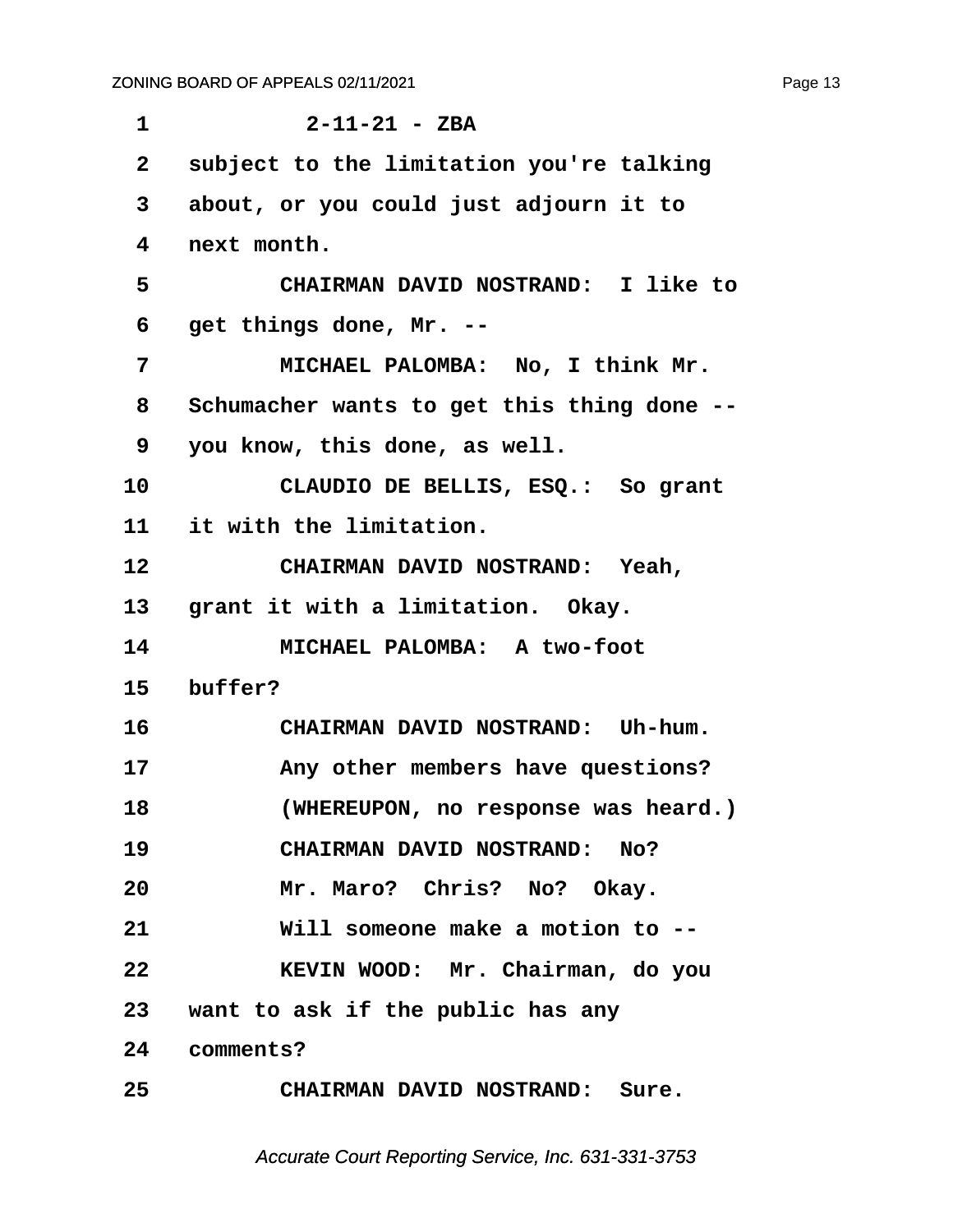<span id="page-14-0"></span>**·1· · · · · · 2-11-21 - ZBA ·2· · · · · KEVIN WOOD:· And ask them if they ·3· ·would have a comment, please raise their ·4· ·Zoom hand. ·5· · · · · CHAIRMAN DAVID NOSTRAND:· Does ·6· ·anybody in the audience out there in ·7· ·computerland that wants to pipe in here, ·8· ·raise your computer hand. ·9· · · · · CLAUDIO DE BELLIS, ESQ.:· Yeah, I** 10 mean you should ask if they want -- if 11 anyone's there to speak in favor or 12 against the application. 13 **• CHAIRMAN DAVID NOSTRAND:** Thank **14· ·you, Mr. DeBellis. 15· · · · · CLAUDIO DE BELLIS, ESQ.:· You're** 16 quite welcome, Mr. Chairman. **17· · · · · KEVIN WOOD:· Okay, no hands raised.** 18 **· · CHAIRMAN DAVID NOSTRAND:** Okay. **19· ·Would one of the members, please make a** 20 motion. **21· · · · · MARY CARPENTER:· Do you want me to 22· ·do it? 23· · · · · CHAIRMAN DAVID NOSTRAND:· Sure,** 24 okay, Ms. Carpenter. **25· · · · · CLAUDIO DE BELLIS, ESQ.:· Is there**

Accurate Court Reporting Service, Inc. 631-331-3753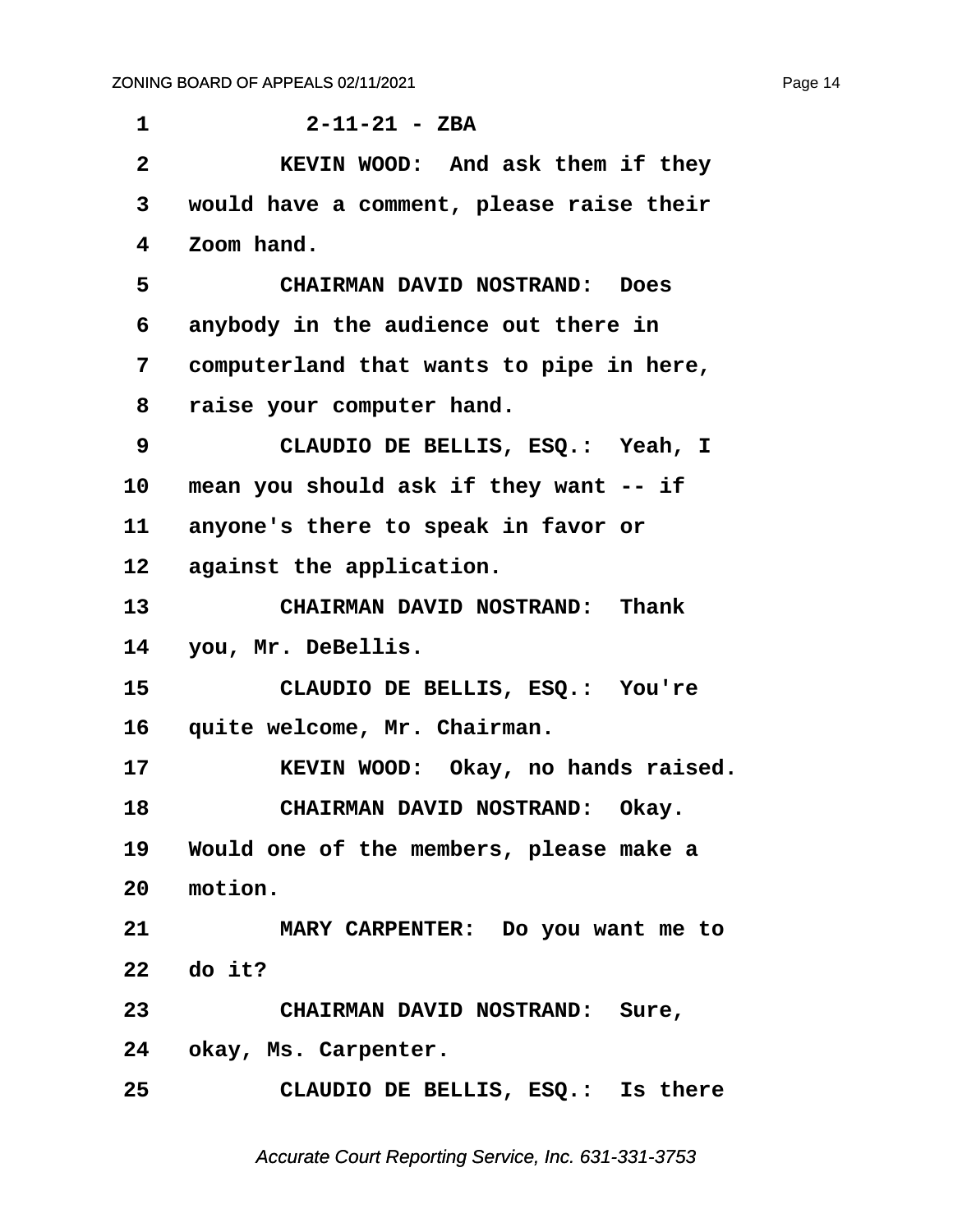<span id="page-15-0"></span>

| $\mathbf 1$  | $2 - 11 - 21 - ZBA$                        |
|--------------|--------------------------------------------|
| $\mathbf{2}$ | anyone who wants to speak in favor or --   |
| 3            | CHAIRMAN DAVID NOSTRAND: Do we             |
| 4            | have a Zoom hand?                          |
| 5            | KEVIN WOOD: Checking. No, we're            |
| 6            | fine.                                      |
| 7            | MARY CARPENTER: No? Okay, so I             |
| 8            | should make the motion.                    |
| 9            | Okay, I make the motion to -- for          |
| 10           | case 2-1 -- excuse me -- the application   |
| 11           | of Robert Schumacher to widen his driveway |
| 12           | at 241 Cherry Street, in the Village of    |
| 13           | Farmingdale, requiring a variance,         |
| 14           | coordinating with Part II, Chapter 600     |
| 15           | Zoning, Article XXVIII, Residence District |
| 16           | B. He would like to -- we would like him   |
| 17           | to remove the -- instead of a three-foot   |
| 18           | landscape buffer, put it down to a two-    |
| 19           | foot landscape buffer and we will approve  |
| 20           | it with the two-foot landscape buffer.     |
| 21           | CHAIRMAN DAVID NOSTRAND: All in            |
| 22           | favor?                                     |
| 23           | MARY CARPENTER: Wait, Jim has to           |
| 24           | second it.                                 |
| 25           | CHAIRMAN DAVID NOSTRAND: Oh.               |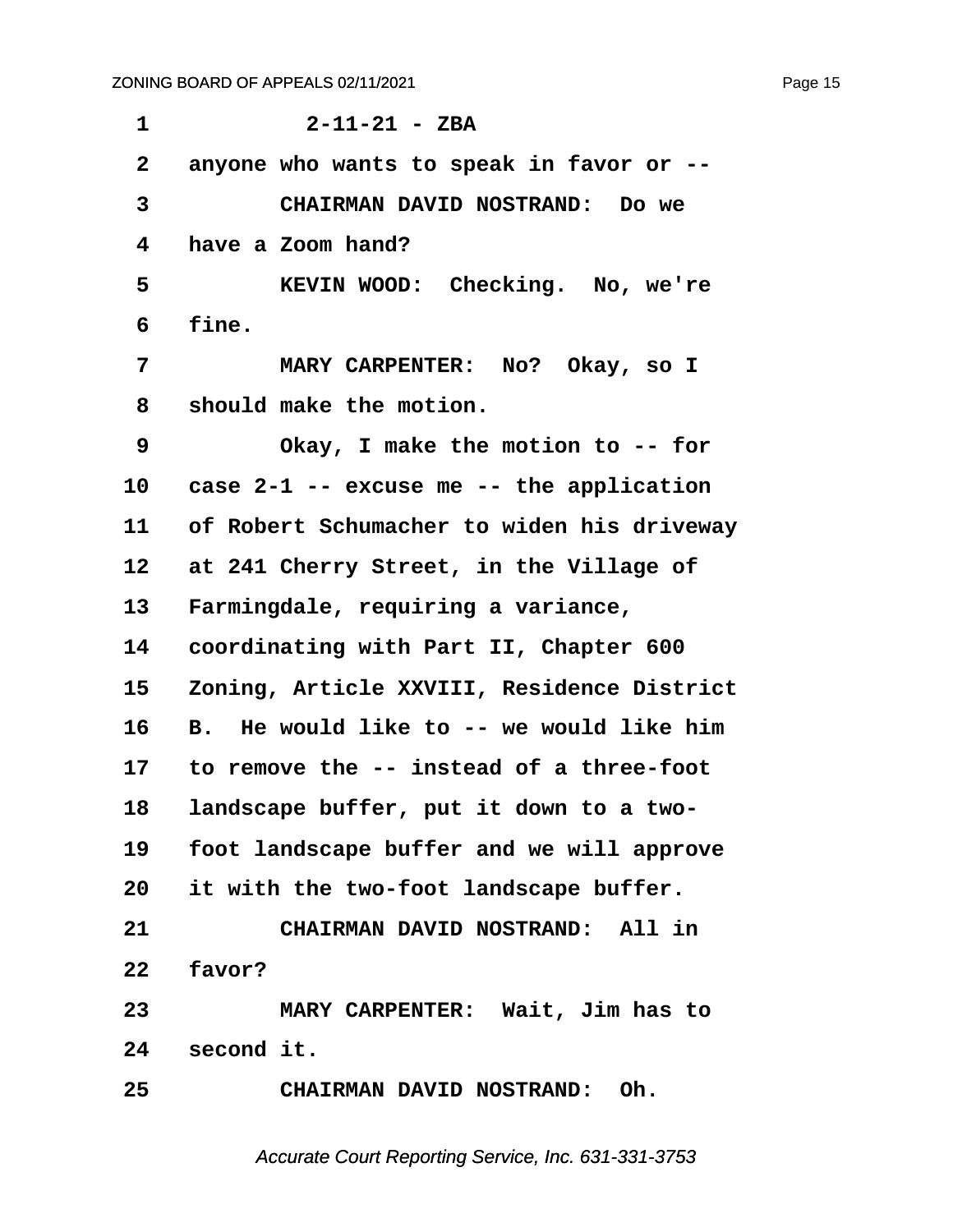<span id="page-16-0"></span>

| 1               | $2 - 11 - 21 - ZBA$                          |
|-----------------|----------------------------------------------|
| $\overline{2}$  | <b>JAMES PORTER: Second.</b>                 |
| 3               | MARY CARPENTER: Somebody. Excuse             |
| 4               | me, Chris. Sorry.                            |
| 5               | CHAIRMAN DAVID NOSTRAND: Okay,               |
| 6               | motion carried.                              |
| 7               | MARY CARPENTER: We have to vote.             |
| 8               | JAMES PORTER: You didn't call for            |
| 9               | a vote, Mr. Chairman.                        |
| 10              | CHAIRMAN DAVID NOSTRAND: Oh,                 |
|                 | 11 that's right.                             |
| 12              | All in favor for the proposal?               |
| 13 <sub>1</sub> | (WHEREUPON, there was a unanimous,           |
|                 | 14 affirmative vote of the board.)           |
| 15 <sub>1</sub> | CHAIRMAN DAVID NOSTRAND: All                 |
|                 | 16 right, motion carried.                    |
| 17              | Okay. Thank you, Mr. Palomba.                |
| 18              | MICHAEL PALOMBA: Okay. Thank you.            |
| 19              | Have a good night.                           |
| 20              | STEVEN FELLMAN: I'm always afraid            |
|                 | 21 that somebody's going to raise their Zoom |
| 22              | middle finger when we have these.            |
| 23              | CHAIRMAN DAVID NOSTRAND: Yeah.               |
| 24              | MARY CARPENTER: Oh, we have that             |
| 25 <sub>2</sub> | option?                                      |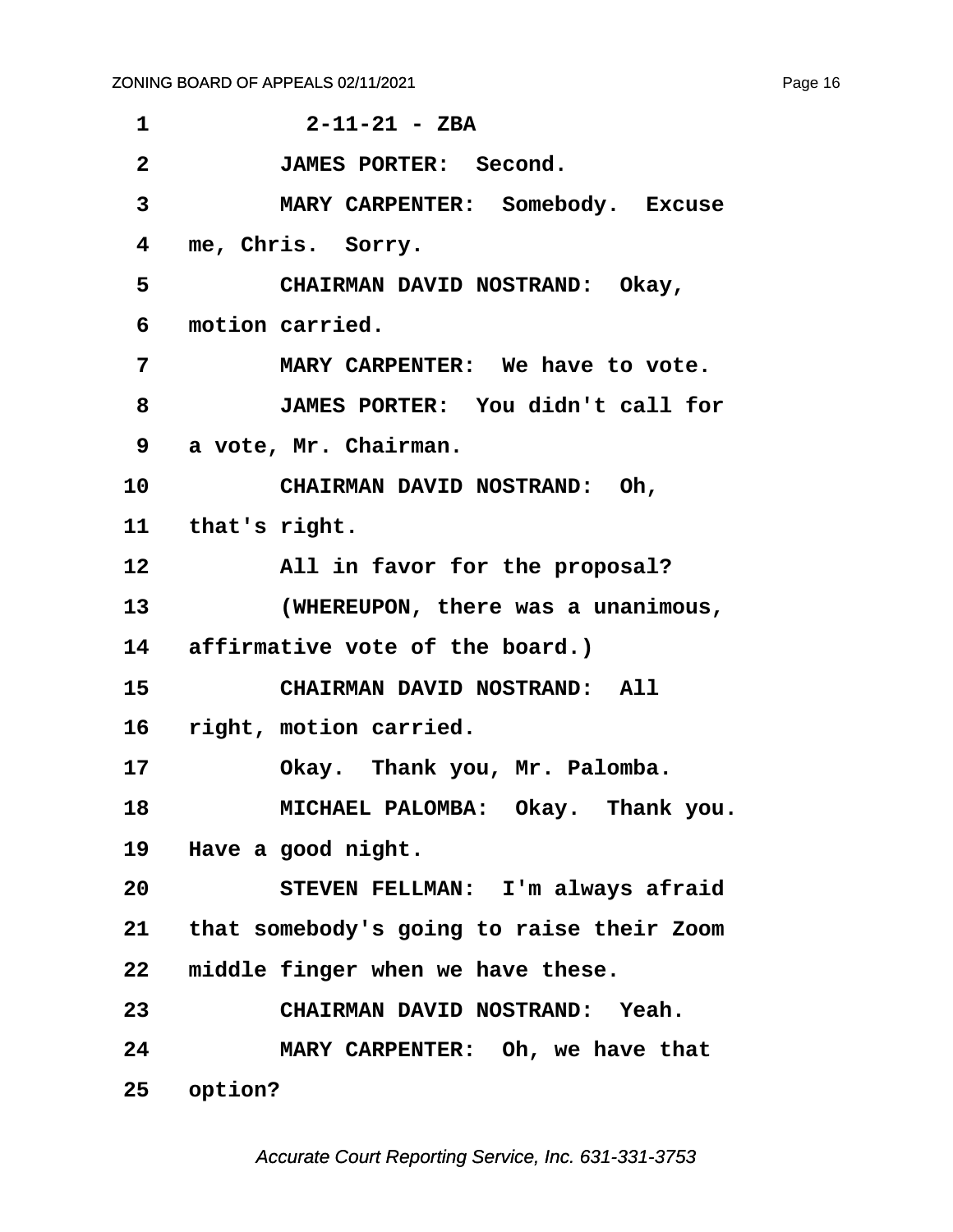<span id="page-17-0"></span>**·1· · · · · · 2-11-21 - ZBA ·2· · · · · STEVEN FELLMAN:· I keep expecting ·3· ·it any day now, somebody's going to figure ·4· ·out how to do that. ·5· · · · · JAMES PORTER:· Sir, this is public ·6· ·record.** 7 · · · STEVEN FELLMAN: I kept it clean. **·8· · · · · \*· · ·\*· · ·\*· · ·\*** 9 **· · CHAIRMAN DAVID NOSTRAND: Okay.** 10 Next case is 2-2, the application of 11 Vincent Patcowicz, to construct a second **12· ·floor addition and two roofed deck on 25** 13 Pinehurst Road, Village of Farmingdale. **14· · · · · Is anybody from this case online? 15· · · · · KEVIN WOOD:· Yes, they're coming in** 16 now, Mr. Chairman. 17 **· · · · Let's just ask Christina and** 18 Vincent if there's anybody else on this 19 application. **20· · · · · CHRISTINA MORANO:· No, it should 21· ·just be us. 22· · · · · KEVIN WOOD:· Okay.· Here comes** 23 Vincent. I'm asking Vincent to start his **24· ·video, or at least audio, at this point. 25· · · · · CHRISTINA MORANO:· I believe I'll**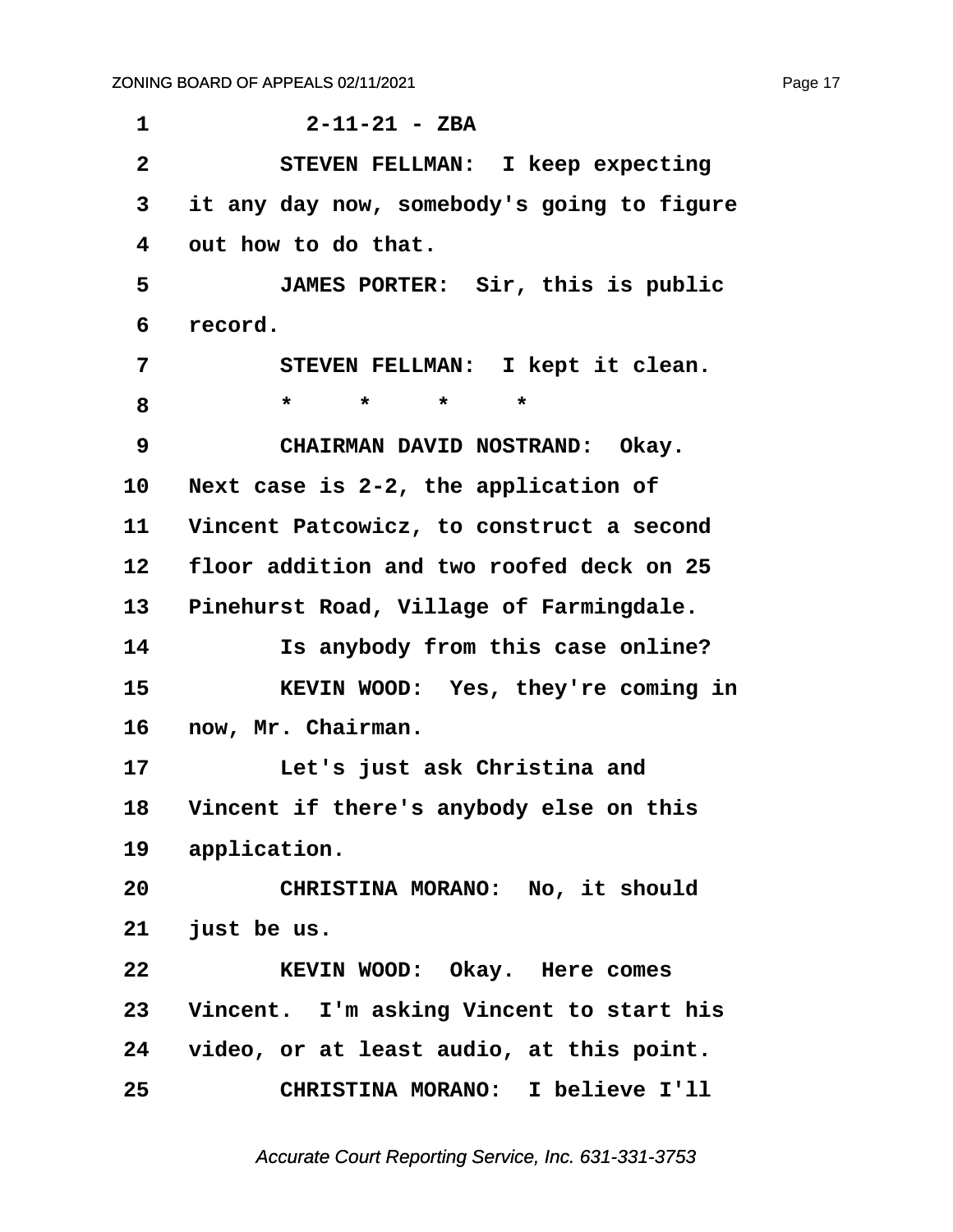<span id="page-18-0"></span>**·1· · · · · · 2-11-21 - ZBA ·2· ·just be speaking on his behalf.· I am his ·3· ·expediter, but he can chime in at any ·4· ·point.· If you want to swear us both in, ·5· ·that's -- ·6· · · · · CHAIRMAN DAVID NOSTRAND:· It looks ·7· ·like he's trying.** 8 **CHRISTINA MORANO:** Okay. **·9· · · · · KEVIN WOOD:· Okay.· That's fine.** 10 Okay, he'll be listening until 11 further notice. **12· · · · · You may proceed.** 13 **· CHRISTINA MORANO:** Okay, good 14 evening, Members of the Board. **15· · · · · So, I am Christina Bobbin 16· ·(phonetic) Morano Expediting, 2938** 17 Hempstead Turnpike, Levittown, New York, 18 agent for the applicant, Vincent **19· ·Patcowicz, 25 Pinehurst Road, Farmingdale, 20· ·requesting permission, this evening, to 21· ·construct a second floor addition with the 22· ·front roofed over porch and a rear roof** 23 over deck, for the proposed attached 24 storage shed. **25· · · · · The application request is for a**

Accurate Court Reporting Service, Inc. 631-331-3753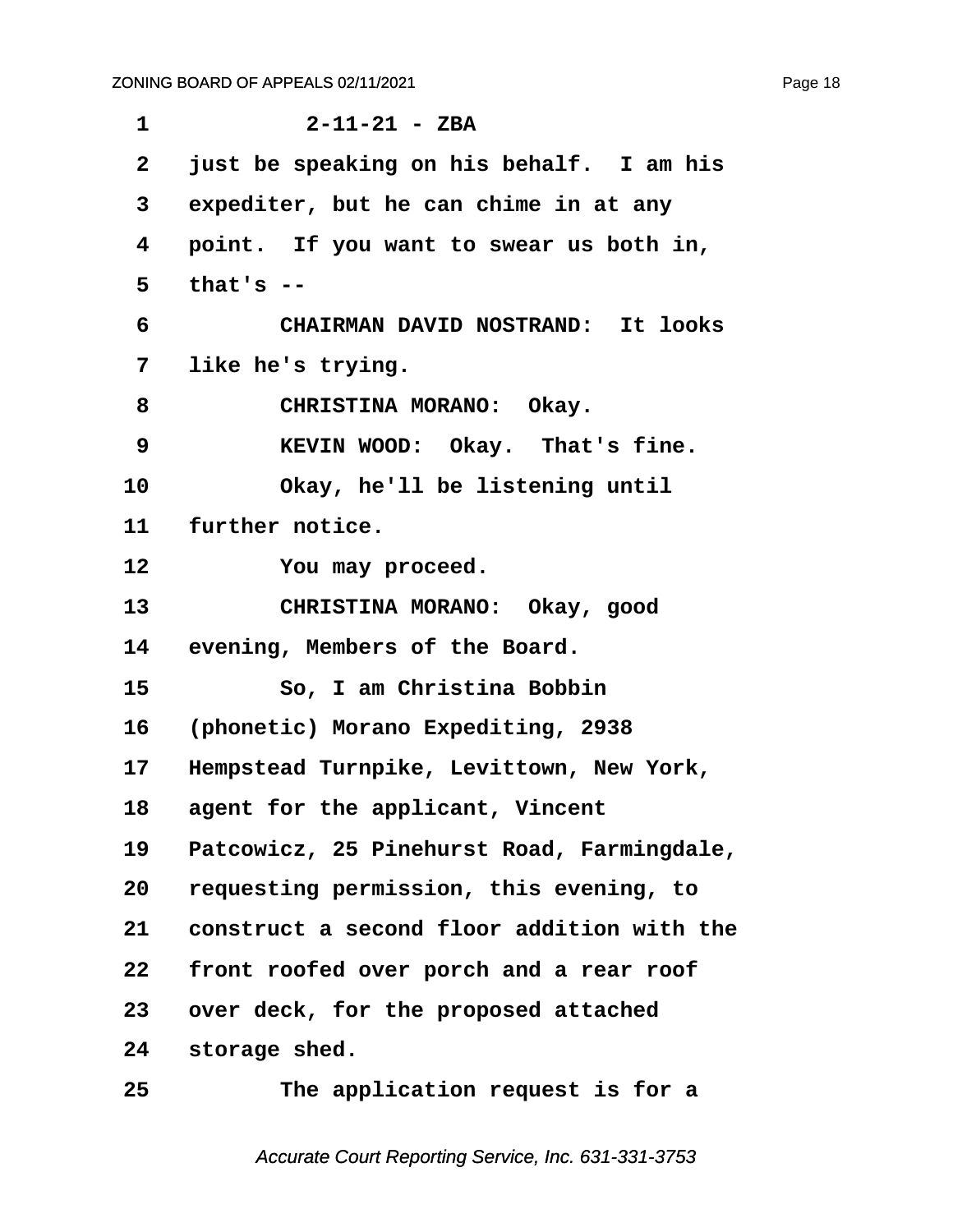<span id="page-19-0"></span>**·1· · · · · · 2-11-21 - ZBA ·2· ·front yard setback relief from 30 feet ·3· ·required to 18.8 feet proposed to the ·4· ·front porch and the side yard setback from ·5· ·eight feet required to 7.75 feet for the ·6· ·storage shed. ·7· · · · · This is a cape code style dwelling, ·8· ·originally built only holding a front yard**

**·9· ·24.89 feet making it impossible to comply** 10 with the zoning of 30 feet required in the 11 front.

**12· · · · · These front roofed over porches are** 13 extremely common in the area. All with **14· ·setbacks ranging from 16 feet to 19 feet. 15· ·So it's in keeping with our proposal of** 16 **18.8 feet.** These addresses right in the 17 nearby neighborhood are located at number **18· ·5, number 9, number 17, number 10, 33 19· ·Pinehurst Road, and there's also one at 20** 20 Manetto Road. So it's a very common 21 **proposal for this area and for this type 22· ·of reconstruction of this style home. 23· · · · · The porch is a minimum size.· It's 24· ·six feet in depth which only accommodates**

**25· ·a small amount of furniture proceeding in**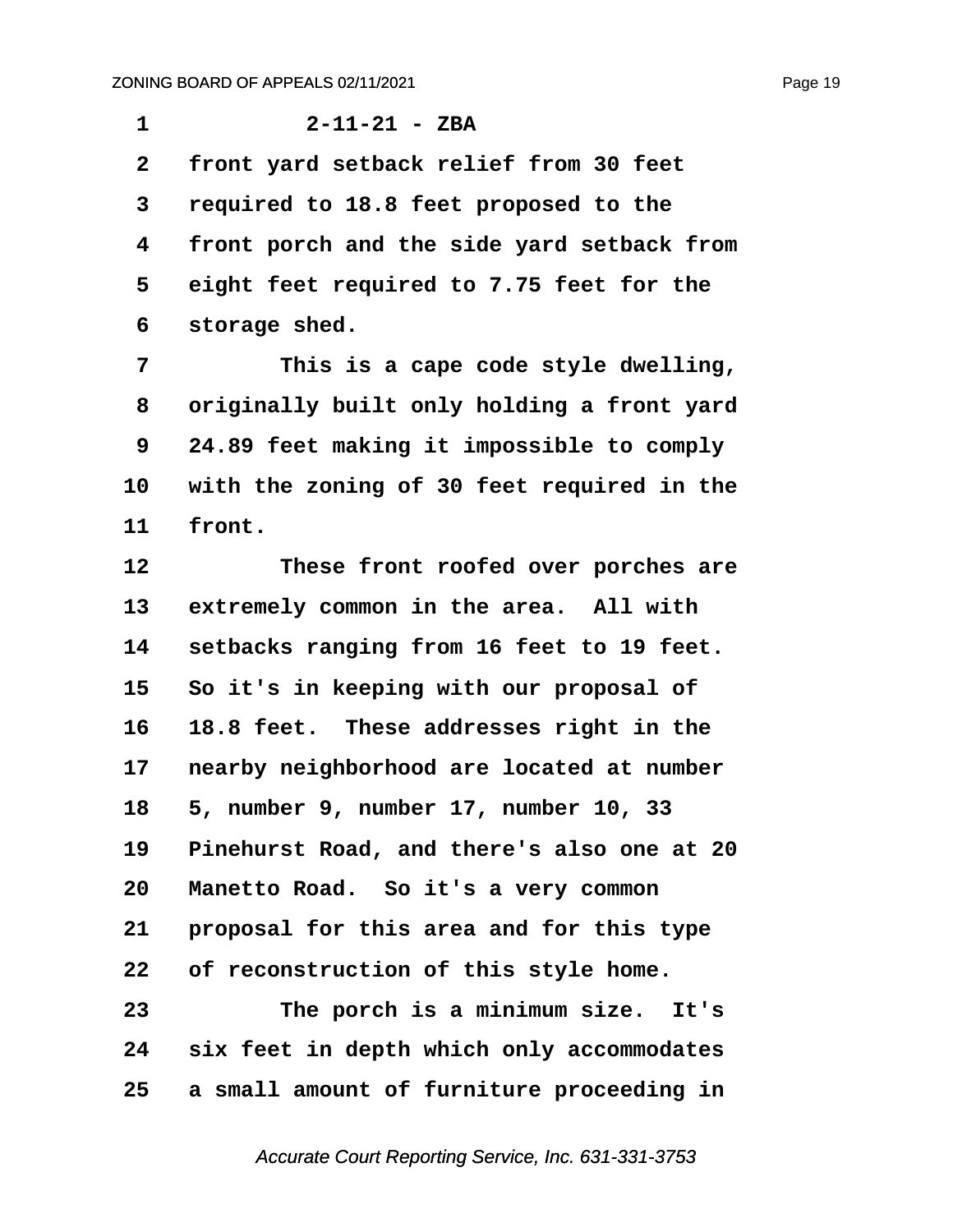<span id="page-20-0"></span>**·1· · · · · · 2-11-21 - ZBA ·2· ·the front of the home, and it's 32 feet** 3 one inch wide, standard size. Nothing is **·4· ·over-sized in this proposal. ·5· · · · · And with regard to the shed, the ·6· ·shed is only encroaching three inches into ·7· ·the required side yard.· Unlike many of ·8· ·the homes in the area, this property does ·9· ·not have a garage and so they desperately 10· ·need a shed in order to house their** 11 outdoor furniture, lawn equipment, so on 12 and so forth. It's a standard shed, ten **13· ·feet in width and 14 feet in length, and 14· ·they'll be installing that on a brand new** 15 concrete slab if the application is 16 approved. 17 **11 If you have any questions, I'm** 18 happy to answer them. I have the full set 19 of plans with me. **20· · · · · CHAIRMAN DAVID NOSTRAND:· The** 21 existing front of the house will stay in 22 place. The porch will come out the front **23· ·of it -- 24· · · · · CHRISTINA MORANO:· Yes. 25· · · · · CHAIRMAN DAVID NOSTRAND:**

Accurate Court Reporting Service, Inc. 631-331-3753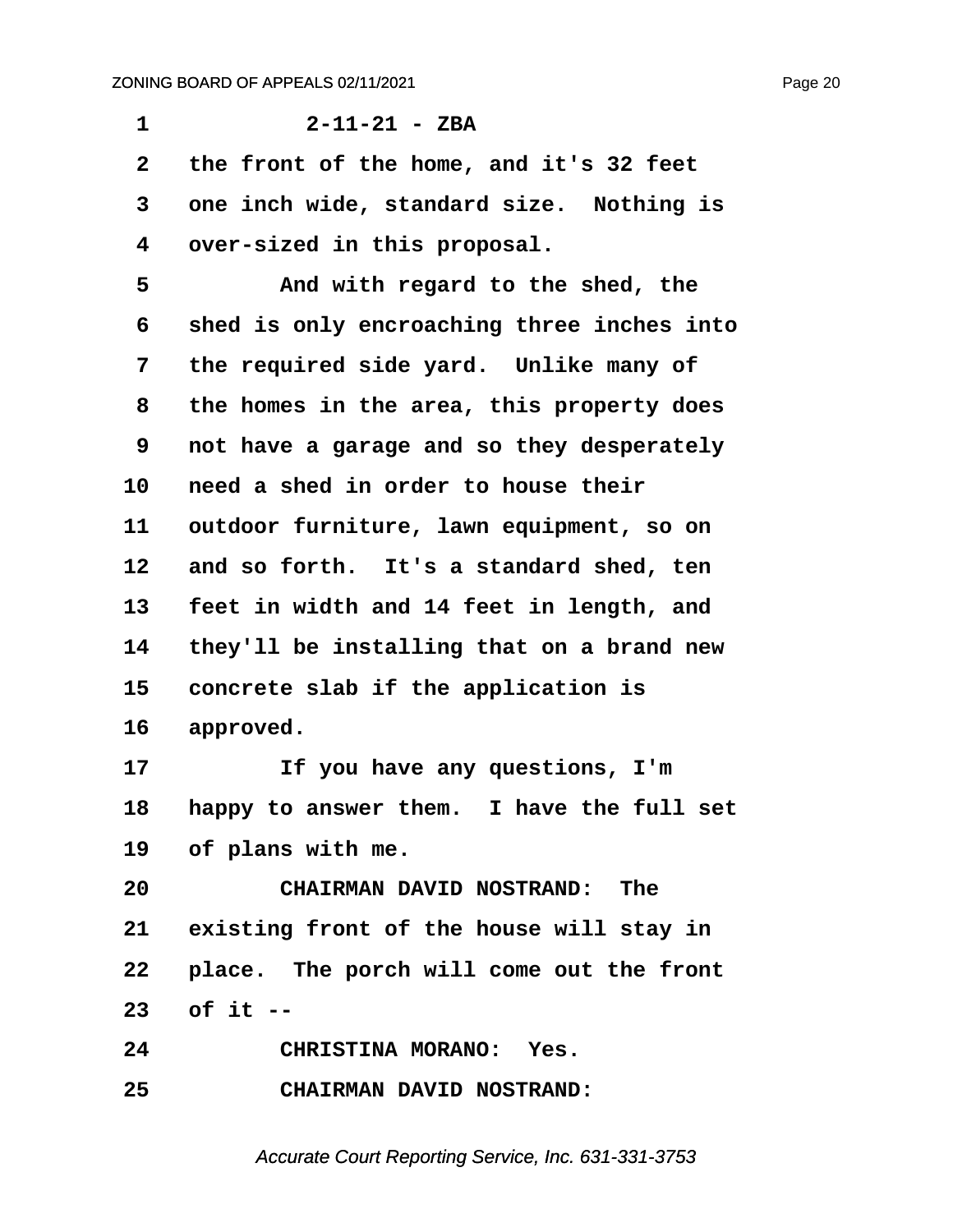<span id="page-21-0"></span>**·1· · · · · · 2-11-21 - ZBA ·2· ·(Continuing) -- and then the addition will ·3· ·be up on top. ·4· · · · · CHRISTINA MORANO:· Correct. ·5· · · · · CHAIRMAN DAVID NOSTRAND:· Like ·6· ·looks to be about halfway out the porch. ·7· · · · · CHRISTINA MORANO:· Six feet, yes. ·8· ·Extended beyond where the house currently ·9· ·sits.** 10 STEVEN FELLMAN: That's the porch. 11 How far is the second floor extending out? 12 **CHRISTINA MORANO:** It's going 13 strictly over the first floor addition, to 14 the ridge line is 27 feet in height. **15· ·We're well within code with that respect, 16· ·and they don't need a rear yard set back** 17 requirement because they have enough depth **18· ·in the yard, and the overall -- they're 19· ·just going straight up over the first 20· ·floor.** 21 STEVEN FELLMAN: If you have a **22· ·picture of the front elevation, I think it 23· ·would be helpful because I think it's very 24· ·well done. 25· · · · · CHRISTINA MORANO:· Okay, I can**

Accurate Court Reporting Service, Inc. 631-331-3753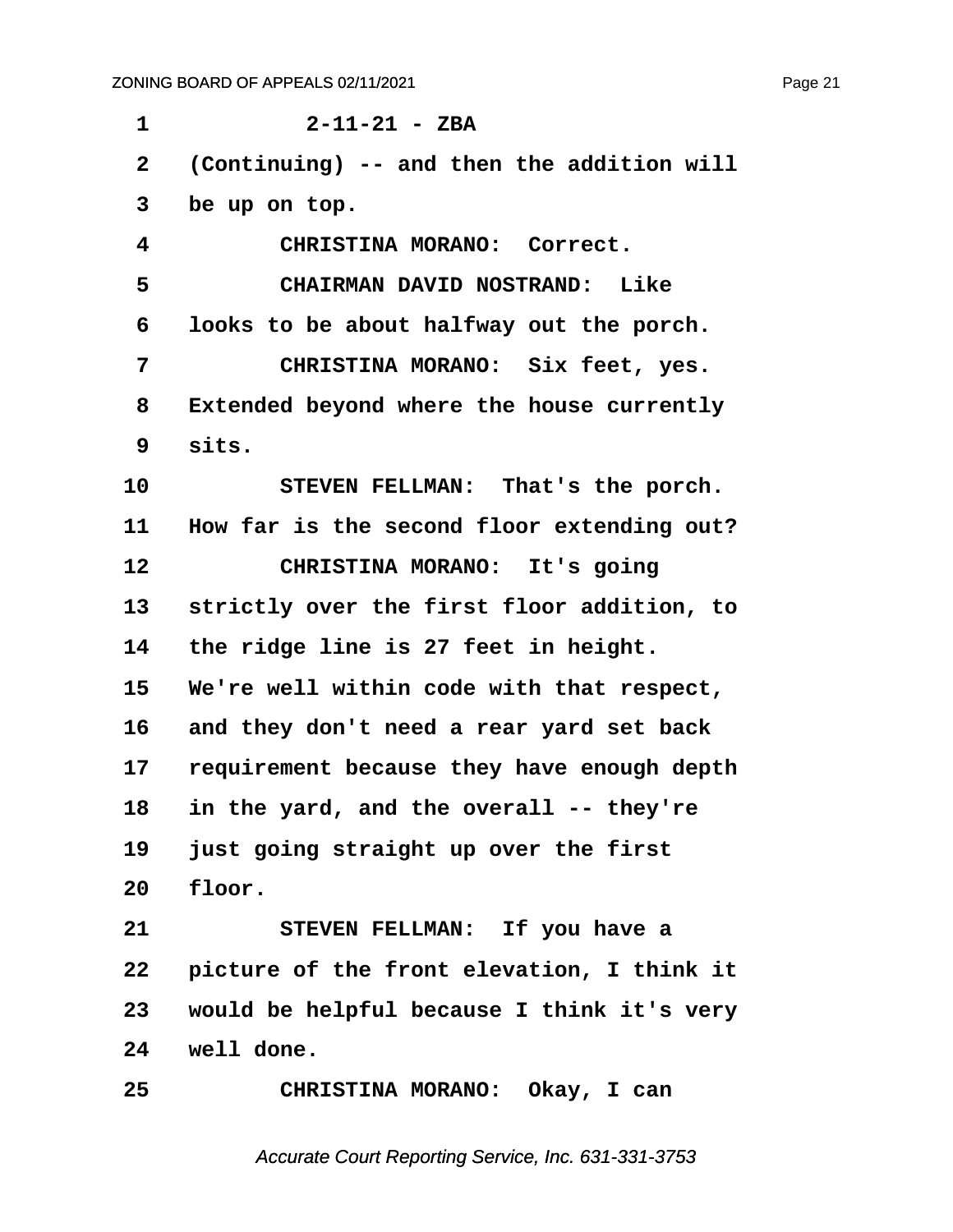<span id="page-22-0"></span>

| $\mathbf{1}$ | $2 - 11 - 21 - ZBA$                        |  |  |
|--------------|--------------------------------------------|--|--|
| $\mathbf{2}$ | share -- I could submit the front          |  |  |
| 3            | elevation plans. I do have photographs of  |  |  |
| 4            | other houses. I don't have the plans --    |  |  |
| 5            | you have the plans with you with the       |  |  |
| 6            | application. I don't think I have them     |  |  |
| 7            | online to share.                           |  |  |
| 8            | STEVEN FELLMAN: Kevin may. Kevin           |  |  |
| 9            | Wood may -- might have it.                 |  |  |
| 10           | KEVIN WOOD: I do have it.                  |  |  |
| 11           | Standby.                                   |  |  |
| 12           | CHRISTINA MORANO: It would be page         |  |  |
| 13           | A3 on the plans.                           |  |  |
| 14           | KEVIN WOOD: A3 coming up. Okay.            |  |  |
| 15           | CHRISTINA MORANO: Thank you.               |  |  |
| 16           | KEVIN WOOD: You're welcome.                |  |  |
| 17           | Just confirm this is correct.              |  |  |
| 18           | CHRISTINA MORANO: Yup, that's the          |  |  |
|              | 19 plan.                                   |  |  |
| 20           | STEVEN FELLMAN: See, sometimes as          |  |  |
|              | 21 an architect, I gotta say it just looks |  |  |
| 22           | good. It looks really good.                |  |  |
| 23           | CHAIRMAN DAVID NOSTRAND: It's got          |  |  |
|              | 24 a little Tudor style to it.             |  |  |
| 25           | STEVEN FELLMAN: Yeah. It's got a           |  |  |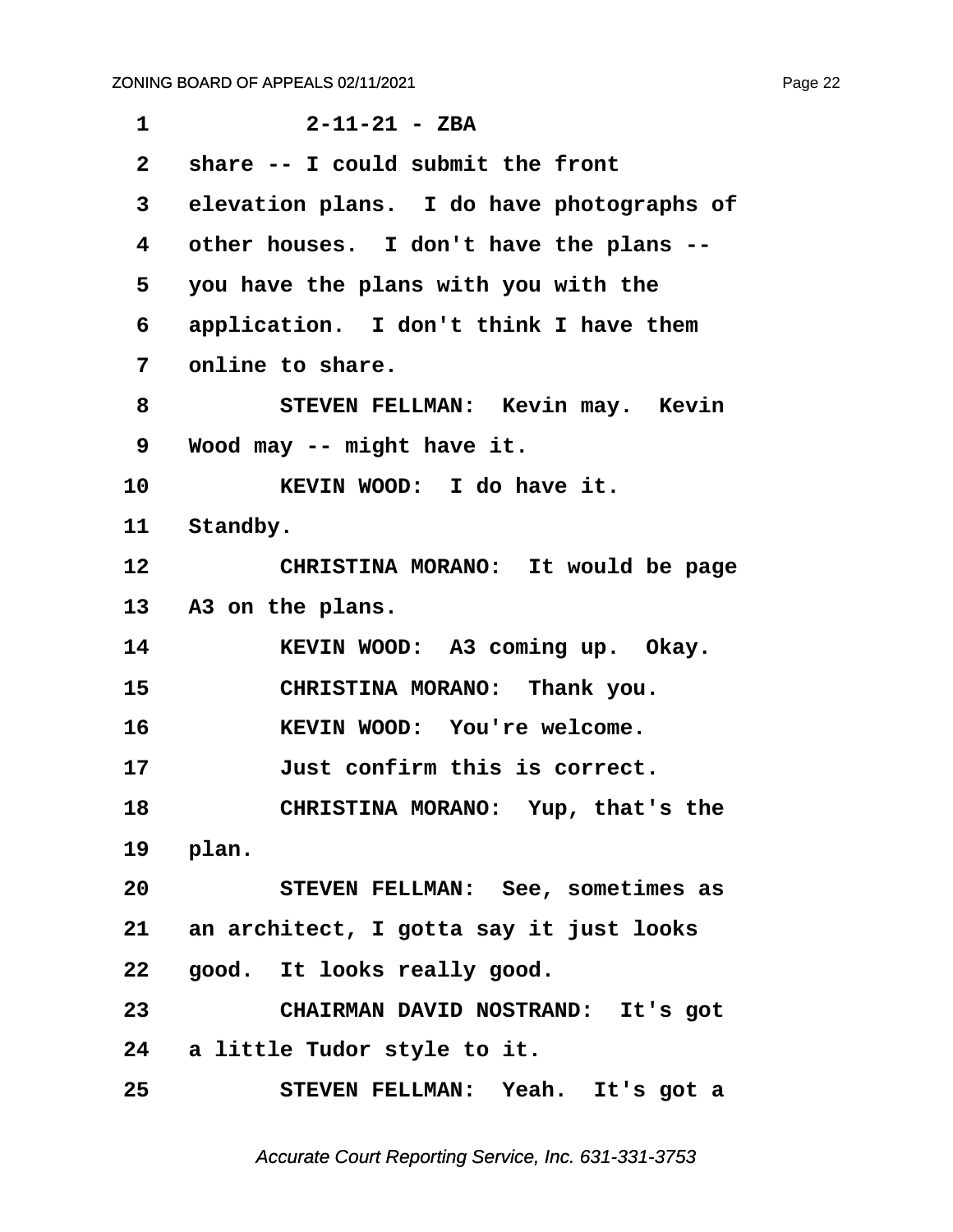<span id="page-23-0"></span>

| 1               | $2 - 11 - 21 - ZBA$                           |
|-----------------|-----------------------------------------------|
| $\mathbf{2}$    | lot of charm; right?                          |
| 3               | MARY CARPENTER: It does.                      |
| 4               | STEVEN FELLMAN: Well done.                    |
| 5               | JAMES PORTER: May I ask a                     |
| 6               | question, Mr. Chairman?                       |
| 7               | <b>CHAIRMAN DAVID NOSTRAND:</b><br>Mr.        |
| 8               | Porter?                                       |
| 9               | <b>JAMES PORTER: Yes.</b>                     |
| 10              | Ms. Morano, from the right and left           |
| 11              | side elevation, it appears that the second    |
| 12 <sub>2</sub> | story addition does protrude out close to     |
| 13              | the street from the existing front wall of    |
| 14              | the house. Is that correct? It overhangs      |
| 15              | the porch about halfway?                      |
| 16              | CHRISTINA MORANO: It overhangs the            |
| 17              | porch just slightly to accommodate the two    |
|                 | 18 reversed gables, and part of the addition. |
| 19              | JAMES PORTER: Okay.                           |
| 20              | CHAIRMAN DAVID NOSTRAND: Just on              |
|                 | 21 the right side, as you face the house?     |
| 22              | JAMES PORTER: You can see it on               |
| 23              | both right and left elevations.               |
| 24              | CHRISTINA MORANO: It's on -- yes,             |
|                 | 25 correct, the left and the right.           |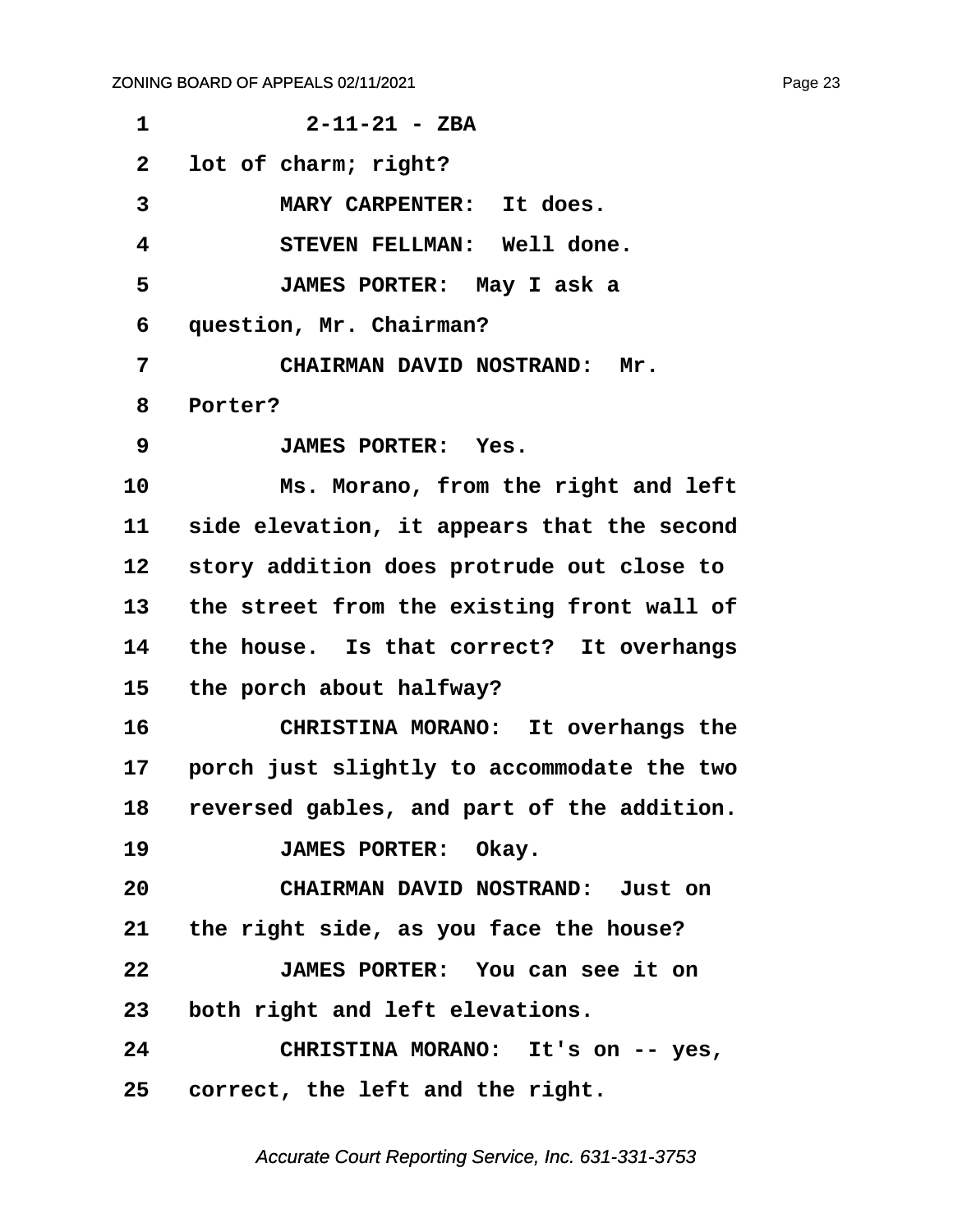<span id="page-24-0"></span>

| 1              | $2 - 11 - 21 - ZBA$                        |
|----------------|--------------------------------------------|
| $\overline{2}$ | CHAIRMAN DAVID NOSTRAND: It is.            |
| 3              | Okay.                                      |
| 4              | JAMES PORTER: It shows the end             |
| 5              | walls that are gabled. It's a little       |
| 6              | closer to the street than the existing     |
| 7              | front wall of the house, but not by much,  |
| 8              | just a couple of feet, it seems.           |
| 9              | STEVEN FELLMAN: Yeah, the left             |
| 10             | side elevation is the best one to look at. |
| 11             | JAMES PORTER: Right. To the left,          |
| 12             | yeah. Okay. But doesn't come out over      |
| 13             | the front of the porch. Okay. I got        |
| 14             | that. That's clear.                        |
| 15             | CHAIRMAN DAVID NOSTRAND: Yeah, it          |
| 16             | covers maybe half or a third of the porch. |
| 17             | It even looks like it's more here because  |
| 18             | there's an overhang.                       |
| 19             | JAMES PORTER: Right.                       |
| 20             | CHAIRMAN DAVID NOSTRAND: Okay.             |
| 21             | At this time, I think I'll ask if          |
| 22             | there's anybody in the audience who wants  |
| 23             | to raise their Zoom hand. If you have any  |
|                | 24 questions -- maybe in the neighborhood  |
| 25             | or                                         |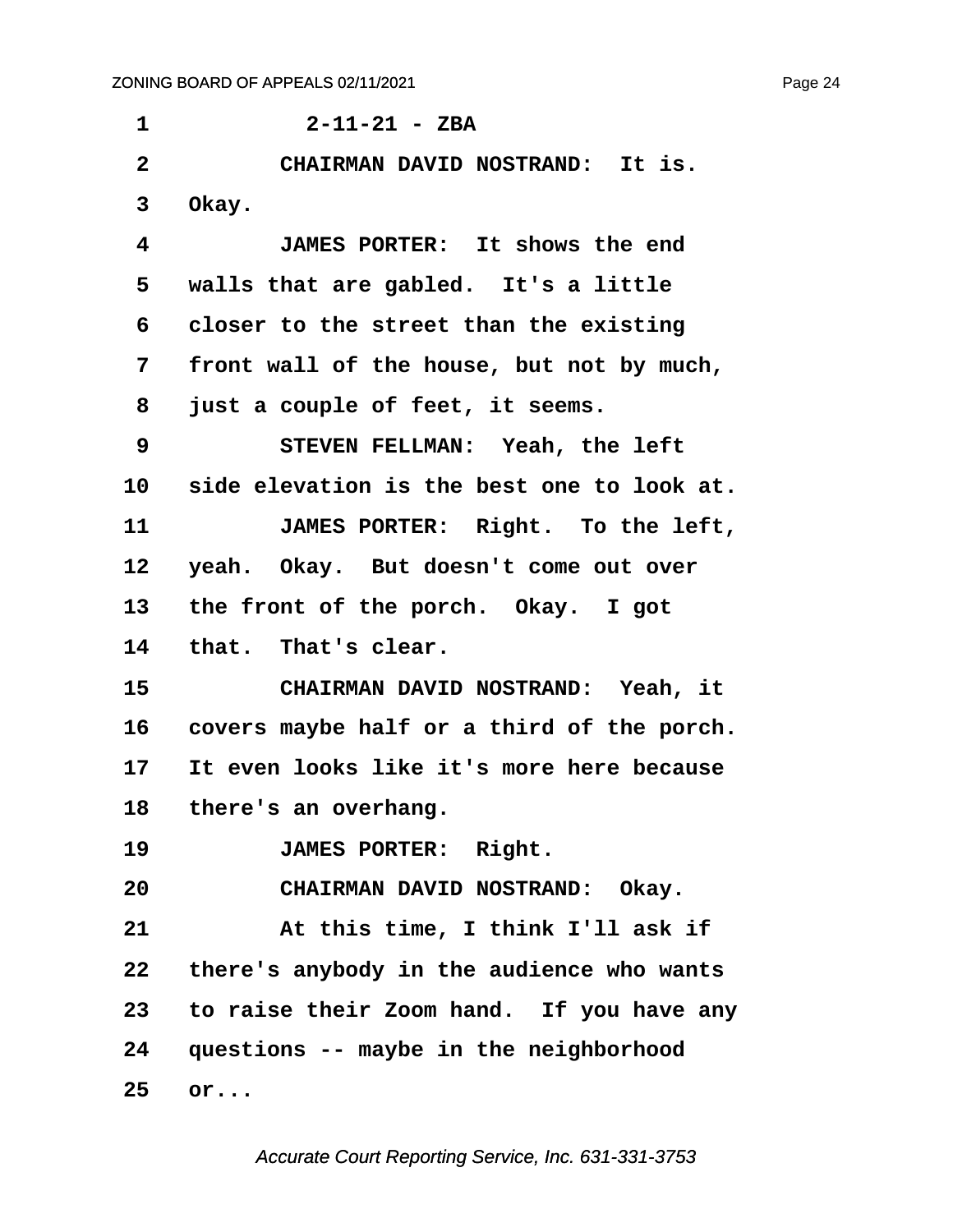<span id="page-25-0"></span>**·1· · · · · · 2-11-21 - ZBA ·2· · · · · KEVIN WOOD:· Okay, checking. ·3· · · · · No hands raised at this point, Mr. ·4· ·Chairman.** 5 **· · CHAIRMAN DAVID NOSTRAND: Okay. ·6· ·Are there any hands raised by the Zoning ·7· ·Board Members? ·8· · · · · CLAUDIO DE BELLIS, ESQ.:· Any more ·9· ·compliments, Steve, that you want to give** 10 to the application? 11 STEVEN FELLMAN: I got my 12 compliment in. I'm good. 13 **· · CHAIRMAN DAVID NOSTRAND:** Okay. I **14· ·think we can -- to the side yard three 15· ·inches was not even an issue. 16· · · · · The front yard is a -- very** 17 conservative in the neighborhood. **18· · · · · If no more questions, I think we** 19 can make a motion. **20· · · · · JAMES PORTER:· Mr. Chairman, I move 21· ·we approve the application as submitted 22· ·with the decision that the front porch** 23 never be enclosed. **24· · · · · MARY CARPENTER:· Second that. 25· · · · · CHAIRMAN DAVID NOSTRAND:· And the**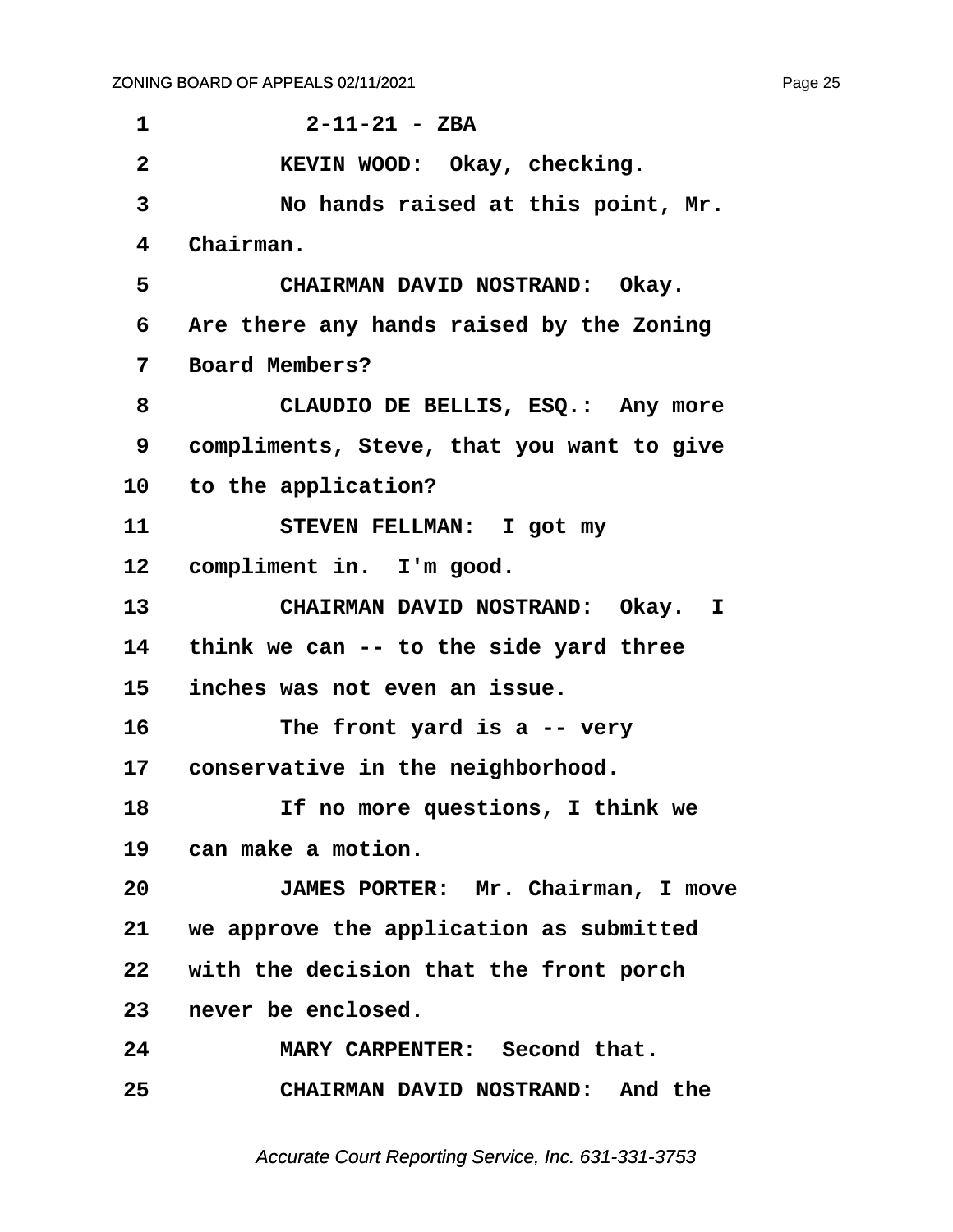<span id="page-26-0"></span>

| 1            | $2 - 11 - 21 - ZBA$                       |
|--------------|-------------------------------------------|
| $\mathbf{2}$ | back porch, too?                          |
| 3            | JAMES PORTER: I don't think the           |
| 4            | back porch is an issue. It doesn't seem   |
| 5            | to intrude any setback requirements.      |
| 6            | CHAIRMAN DAVID NOSTRAND: All in           |
| 7            | favor for the proposed --                 |
| 8            | STEVEN FELLMAN: You still need a          |
| 9            | second, $Mr. -$                           |
| 10           | CHAIRMAN DAVID NOSTRAND:                  |
|              | 11 (Continuing) -- motion.                |
| 12           | MARY CARPENTER: I second it.              |
| 13           | CHAIRMAN DAVID NOSTRAND: Okay.            |
| 14           | All in favor?                             |
| 15           | (WHEREUPON, there was a unanimous,        |
|              | 16 affirmative vote of the board members  |
|              | 17 present.)                              |
| 18           | <b>CHAIRMAN DAVID NOSTRAND:</b><br>Two-   |
|              | 19 three. Okay, motion carried.           |
| 20           | All right. Thank you, Ms. Morano.         |
| 21           | KEVIN WOOD: Standby.                      |
| 22           | CHAIRMAN DAVID NOSTRAND: Okay.            |
|              | 23 That should conclude --                |
| 24           | MARY CARPENTER: Going to ask any          |
|              | 25 questions about that two-family house? |
|              |                                           |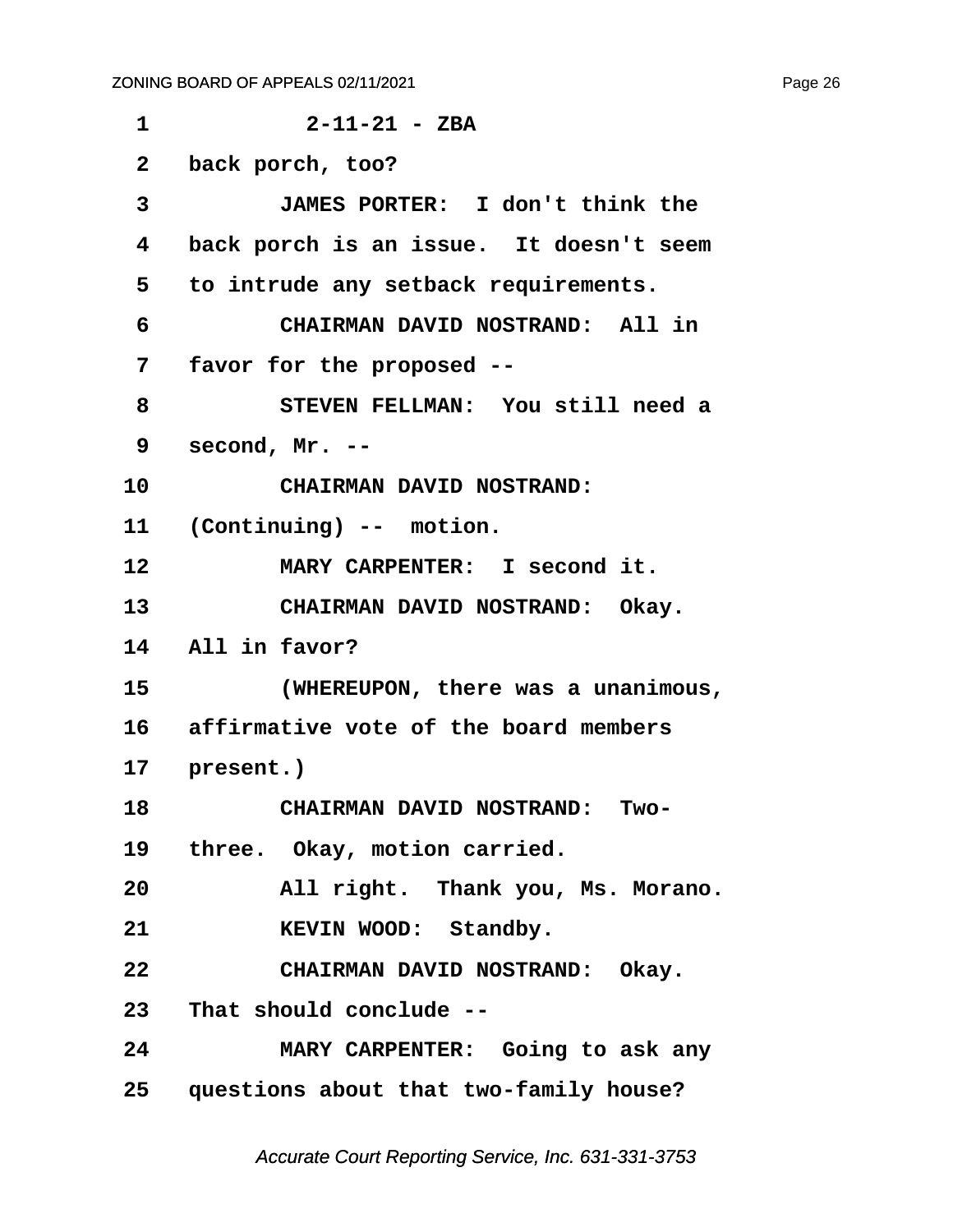| 1            | $2 - 11 - 21 - ZBA$                        |
|--------------|--------------------------------------------|
| $\mathbf{2}$ | JAMES PORTER: It wasn't really an          |
| 3            | issue so I didn't bother asking questions. |
| 4            | CHAIRMAN DAVID NOSTRAND: Yeah.             |
| 5            | Since there are no more Zoom hands out     |
| 6            | there, and $--$                            |
| 7            | KEVIN WOOD: I'm just going to ask          |
| 8            | -- I'm just going to ask for a one-minute  |
| 9            | pause, because we had a text in the        |
| 10           | background, and I've given a meeting ID    |
| 11           | out, and in the best interest of           |
| 12           | transparency and fairness, please give it  |
| 13           | one minute.                                |
| 14           | CHAIRMAN DAVID NOSTRAND: Okay.             |
| 15           | CLAUDIO DE BELLIS, ESQ.: Somebody          |
| 16           | texted you?                                |
| 17           | KEVIN WOOD: Yeah. We have a text           |
| 18           | in the background from -- unless anybody   |
| 19           | can tell me, has a George Brosnan          |
| 20           | (phonetic) been on? If he hasn't,          |
| 21           | standby, please. I just want to make sure  |
| 22           | he's heard, if he needs to be.             |
| 23           | Standby.                                   |
| 24           | (WHEREUPON, there was a pause in           |
| 25           | the proceeding, after which the following  |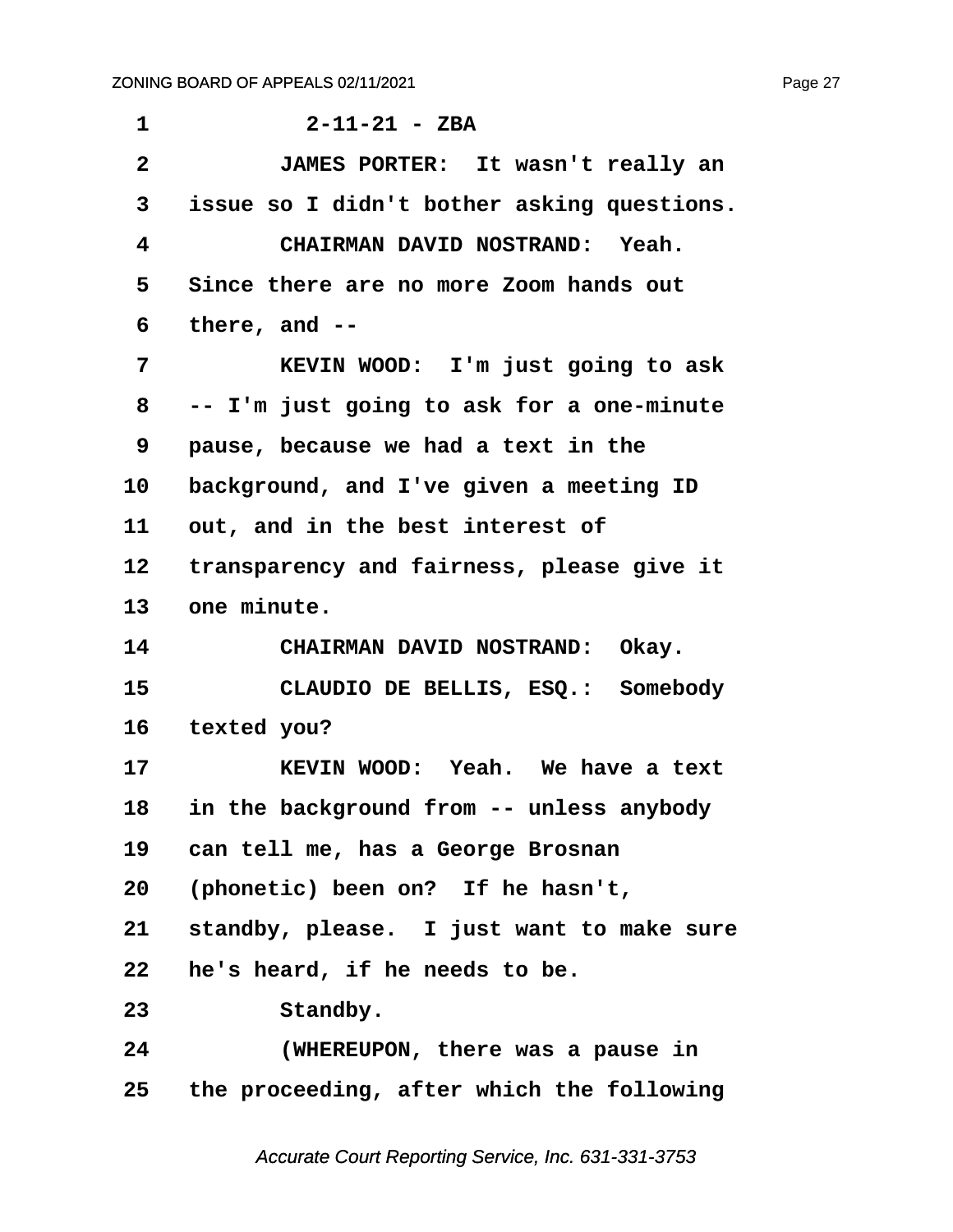**·1· · · · · · 2-11-21 - ZBA** 2 transpired:) **·3· · · · · KEVIN WOOD:· Okay, I've given the ·4· ·current meeting ID a few times to this ·5· ·gentleman, so maybe his questions were ·6· ·answered.· So I would say we're in the ·7· ·clear here. ·8· · · · · CHAIRMAN DAVID NOSTRAND:· Okay.· So ·9· ·I will make a motion to close the meeting 10· ·of February 11th, 2021.** 11 **MARY CARPENTER:** Motion to close 12 the meeting of February 11th, 2001 (sic). 13 **JAMES PORTER:** Second. 14 **CHAIRMAN DAVID NOSTRAND:** Okay. 15 All in favor? **16· · · · · (WHEREUPON, there was a unanimous, 17· ·affirmative vote of the Board members** 18 **present.**) **19· · · · · CLAUDIO DE BELLIS, ESQ.:· I didn't** 20 **hear a second. 21· · · · · CHAIRMAN DAVID NOSTRAND:· Oh, yes, 22· ·Jim seconded it. 23· · · · · CLAUDIO DE BELLIS, ESQ.:· Okay. 24· · · · · CHAIRMAN DAVID NOSTRAND:· Okay,**

**25· ·motion -- meeting adjourned.**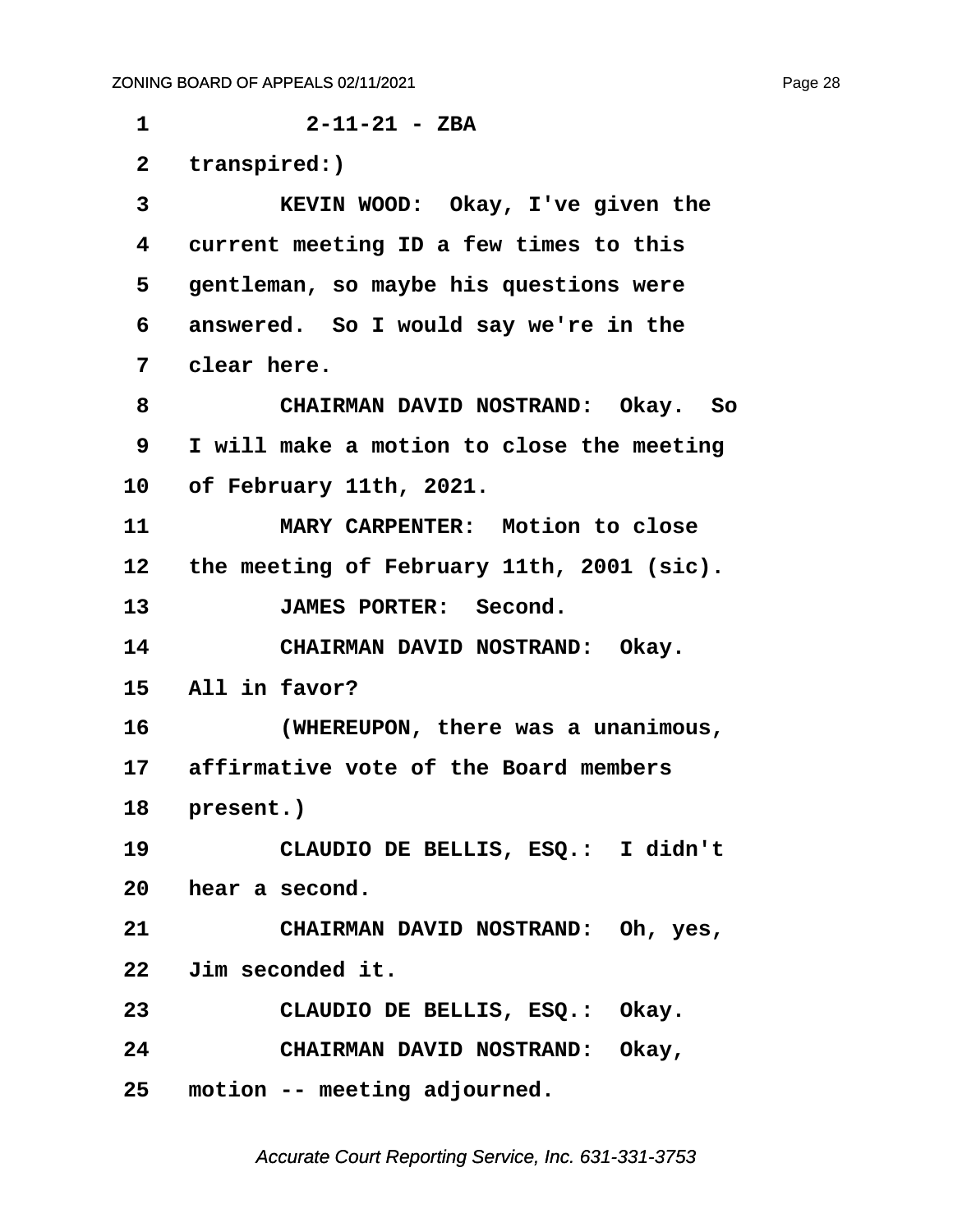$2 - 11 - 21 - ZBA$  $\mathbf{1}$  $\overline{2}$ (WHEREUPON, this meeting was  $\overline{3}$ concluded.)  $\overline{\mathbf{4}}$  $\star$  $\star$  $\star$  $\star$ CERTIFICATE 5 6 STATE OF NEW YORK  $\overline{\phantom{a}}$ 7  $S.S.:$ 8 **COUNTY OF NASSAU**  $\lambda$ 9 I, LORRAINE D. BERARDI, a Notary  $10<sup>°</sup>$ Public for and within the State of New York, do  $11<sup>1</sup>$ Hereby certify:  $12<sup>°</sup>$ That the within transcript was  $13<sup>2</sup>$ Prepared by me and is a true and accurate 14 record of this hearing to the best of my  $15<sub>1</sub>$ ability.  $16$ I further certify that I am not.  $17$ Related to any of the parties to this matter by 18 blood or by marriage and that I am in now way 19 interested in the outcome of any of these matters. 20 IN WITNESS WHEREOF, I have hereunto Set my hand this 1st day of March, 2021. 21  ${\mathcal{L}}$ orraine D. Berardi  $22$ LORRAINE D. BERARDI 23 24 25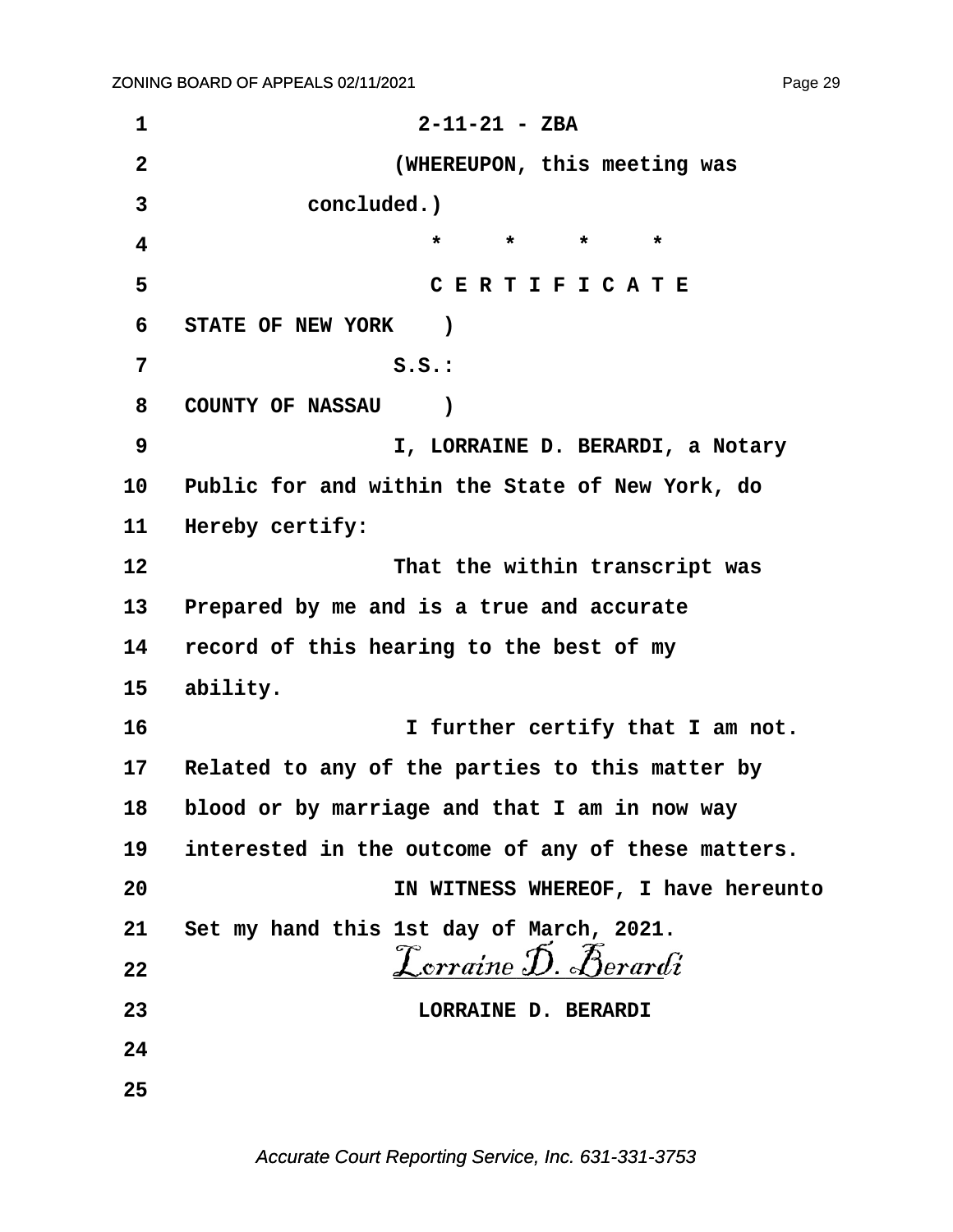| 1                                                                  |  |
|--------------------------------------------------------------------|--|
| 10 19:18                                                           |  |
| 113:3                                                              |  |
| 12 5:3                                                             |  |
| 14 20:13                                                           |  |
| <b>14-foot 8:5</b>                                                 |  |
| 16 9:12,14 19:14                                                   |  |
| 17 19:18                                                           |  |
| 18.8 19:3,16                                                       |  |
| 19 19:14                                                           |  |
|                                                                    |  |
| $\mathbf{2}$                                                       |  |
| 2-1 3:20 15:10                                                     |  |
| 2-11-21 3:1 4:1 5:1 6:1 7:1 8:1                                    |  |
| 9:1 10:1 11:1 12:1 13:1 14:1 15:1<br>16:1 17:1 18:1 19:1 20:1 21:1 |  |
| 22:1 23:1 24:1 25:1 26:1                                           |  |
| $2 - 2$ 17:10                                                      |  |
| 20 19:19                                                           |  |
| 2020 5:24                                                          |  |
| 2021 3:4                                                           |  |
| 24.89 19:9                                                         |  |
| 241 3:22 4:4 5:9 15:12                                             |  |
| 25 17:12 18:19                                                     |  |
| 27 21:14                                                           |  |
| 2938 18:16                                                         |  |
|                                                                    |  |
| 3                                                                  |  |
| 30 19:2,10                                                         |  |
| 32<br>20:2                                                         |  |
| <b>33</b> 19:18                                                    |  |
| 3rd 5:23                                                           |  |
|                                                                    |  |
| 5                                                                  |  |
| 5 19:18                                                            |  |

|                                                                                  | а |
|----------------------------------------------------------------------------------|---|
| 6                                                                                | а |
| 600 15:14                                                                        | a |
|                                                                                  | а |
| 7                                                                                | a |
| 7.75 19:5                                                                        | A |
|                                                                                  | a |
| 8                                                                                | a |
| 85:3                                                                             | a |
|                                                                                  | a |
| 9                                                                                |   |
| 9 19:18                                                                          | b |
| A                                                                                | в |
|                                                                                  | b |
| a.m. 5:3                                                                         | в |
| A3 22:13,14                                                                      | b |
| abutting 6:17                                                                    | в |
| accessory 12:13                                                                  |   |
| accommodate 23:17                                                                | b |
| accommodates 19:24                                                               | b |
| addition 17:12 18:21 21:2,13<br>23:12,18                                         | b |
| addresses 19:16                                                                  | b |
| adjourn 13:3                                                                     | в |
| aesthetically 8:17                                                               | B |
| affirmative 16:14 26:16                                                          | b |
| afraid 16:20                                                                     | b |
| agent 18:18                                                                      |   |
| agree 12:6                                                                       | b |
| amount 19:25                                                                     |   |
| anyone's 14:11                                                                   |   |
| appearing 5:8                                                                    |   |
| appears 23:11                                                                    | c |
| applicant $4:9$ 18:18                                                            |   |
| application 3:20 7:3,15 9:7<br>14:12 15:10 17:10,19 18:25 20:15<br>22:6 25:10,21 | C |

| <b>approve</b> 15:19 25:21   |
|------------------------------|
| approved 20:16               |
| apron $8:5$                  |
| architect 22:21              |
| area 6:16 9:21 19:13,21 20:8 |
| Article $15:15$              |
| attached 18:23               |
| attend $5:13$                |
| <b>audience</b> 14:6 24:22   |
| audio $17:24$                |

### $\mathbf B$

back 6:3 9:8 12:11 21:16 26:2,4 **Bay 5:16 behalf** 5:9 18:2 Belgium 6:10 bellies 10:6 BELLIS 12:24 13:10 14:9,15,25 25:8 **bit** 9:17 blame  $4:25$ blocks 6:10 board 5:15 11:6,21 12:19 16:14 18:14 25:7 26:16 Board's 9:4 **Bobbin 18:15 brand** 20:14 buffer 3:24 5:20 7:17 8:9,14,21 10:20 11:10 13:15 15:18,19,20 **built** 19:8  $\mathbf c$ call 3:3 16:8 cape 19:7 car 12:17

Carpenter 3:12 11:9,17 14:21,24 15:7,23 16:3,7,24 23:3 25:24 26:12,24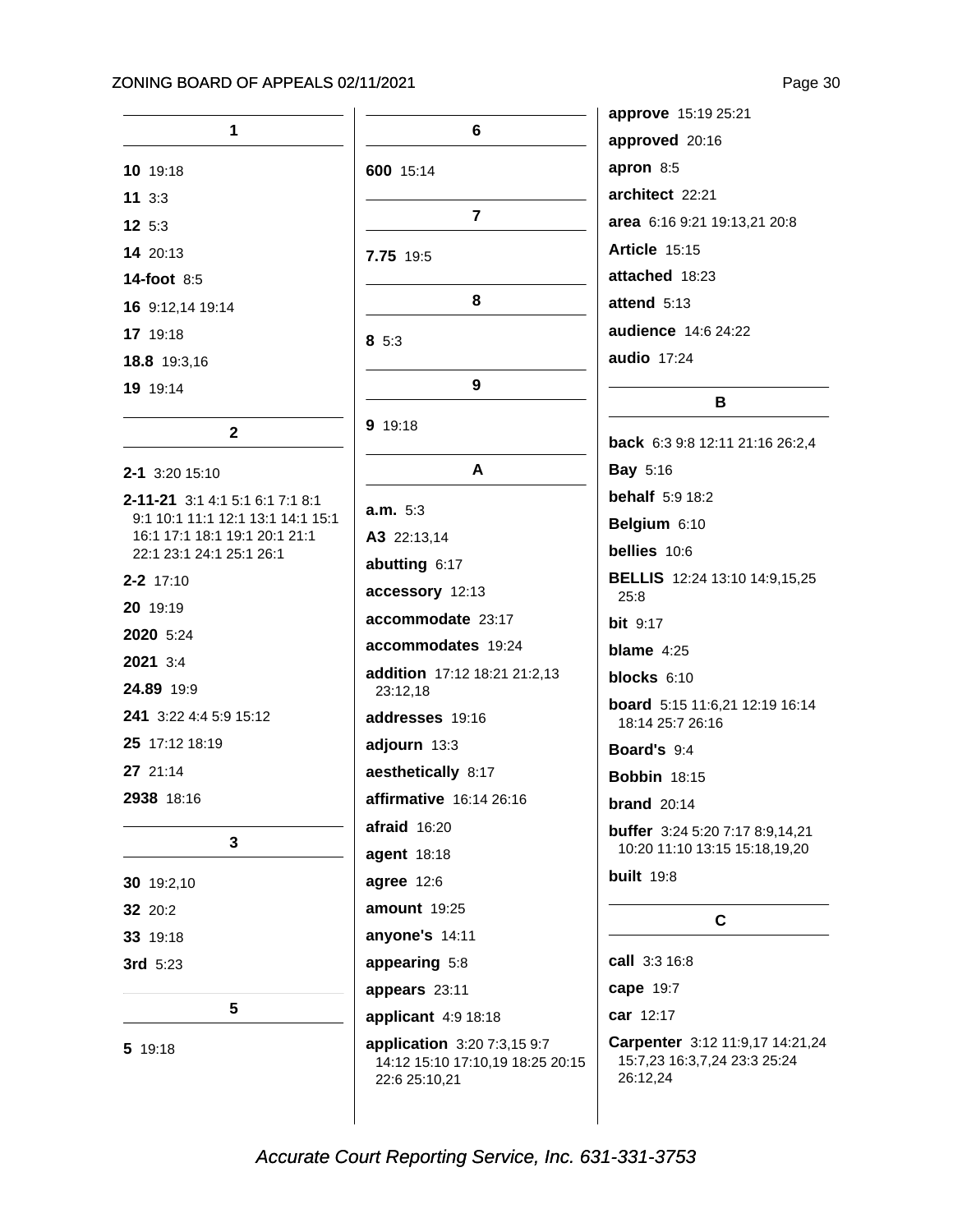carried 3:19 16:6.16 26:19 case 3:20,25 4:4 15:10 17:10,14 Chairman 3:2,10,13,17 7:16,24 8:7,19 9:10,16,23 10:5,8,14,19 11:5,13,23 12:16,20 13:5,12,16, 19,22,25 14:5,13,16,18,23 15:3, 21,25 16:5,9,10,15,23 17:9,16 18:6 20:20,25 21:5 22:23 23:6,7, 20 24:2,15,20 25:4,5,13,20,25 26:6,10,13,18,22 Chapter 15:14 character  $6:247:13$ charm  $23:2$ check 8:23 9:2 checking 15:5 25:2 Cherry 3:22 5:9 6:21 15:12 chime  $18:3$ Chris 3:14.15 13:20 16:4 Christina 4:6 17:17,20,25 18:8, 13, 15 20: 24 21: 4, 7, 12, 25 22: 12, 15,18 23:16,24 CLAUDIO 12:24 13:10 14:9,15, 25 25:8 clean  $17:7$ clear  $24.14$ clearance 12:8 close 23:12 closer 8:15 24:6 code 19:7 21:15 comment 14:3 comments 13:24 common 19:13,20 completes 7:15 compliment 25:12 compliments 25:9 comply 19:9 compromise 11:16 computer 12:4 14:8 computerland 14:7 conclude 26:23

concrete 8:5 20:15 condition  $6:57:5$ conditions 6:22 confirm 22:17 conflict 5:14 connect  $6:12$ connection 4:24 conservative 25:17 consistent 7:13 constraints 11:24 construct 17:11 18:21 **Continuing 21:2 26:11** coordinating 15:14 correct 9:13 21:4 22:17 23:14.25 correspondence 9:8 couple 12:4 24:8 covers 24:16 curb 7:25 8:2 cut 7:25 8:2

### D

### dated  $5:23$

DAVID 3:2,10,13,17 7:16,24 8:7, 19 9:10, 16, 23 10: 5, 8, 14, 19 11: 5, 13,23 12:16,20 13:5,12,16,19,25 14:5,13,18,23 15:3,21,25 16:5,10, 15,23 17:9 18:6 20:20,25 21:5 22:23 23:7,20 24:2,15,20 25:5,13, 25 26:6,10,13,18,22 day 17:3 DE 12:24 13:10 14:9,15,25 25:8 **Debellis** 12:21 14:14

decision  $9:9.25:22$ deck 17:12 18:23 depth 19:24 21:17 desperately 20:9 directly 6:19 discuss 11:22 discussed 11:3

dispense 3:8 **District** 5:12 15:15 door 8:16 9:19 drain  $6:12$ driveway 3:21 5:18,24 6:5,7,9, 18,23 7:12,18,20 8:12,14,15,21 9:11,22 12:13 15:11 driveway's 12:9 driveways 6:15  $\text{dry } 6:13$ **due** 5:14 dwelling 6:2 7:7 19:7

### E.

earlier 5:3 edge 9:22 effected 7:3 elevation 21:22 22:3 23:11 24:10 elevations 23:23 enclosed 25:23 encroaching 20:6 end 24:4 equipment 20:11 ESQ 12:24 13:10 14:9.15.25 25:8 evening 4:19,21 5:8,16 18:14,20 evening's 6:25 excuse 15:10 16:3 existed 8:12 12:9 existing 5:24 9:11 12:12 20:21 23:13 24:6 exists  $7:20$ expecting 17:2 expediter 18:3 Expediting 18:16 Extended 21:8 extending 21:11 extends 6:18 extremely 19:13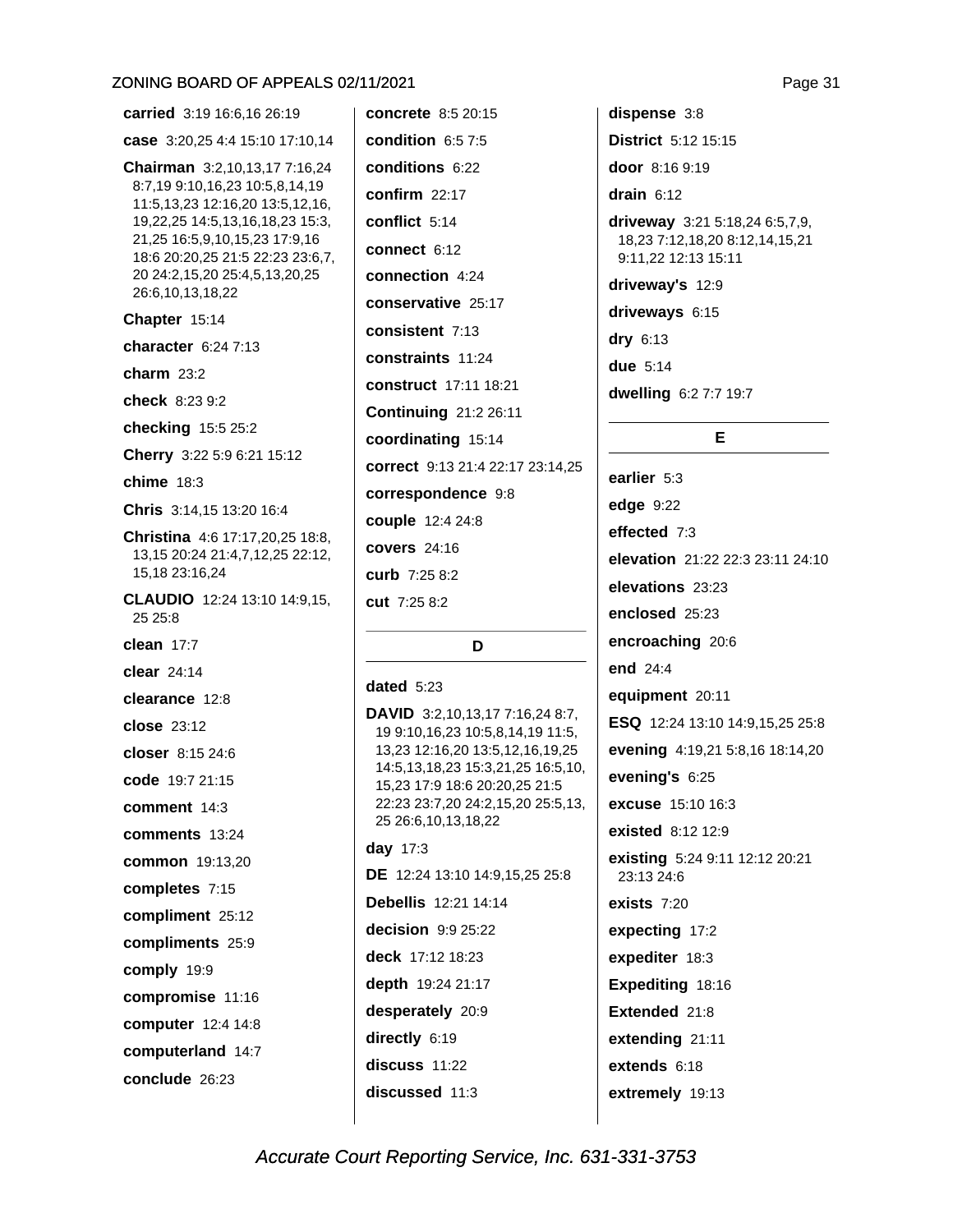Page 32

| F                                                                | Н.                                                                      | Joan $4:6$                                     |
|------------------------------------------------------------------|-------------------------------------------------------------------------|------------------------------------------------|
| face 23:21                                                       | half $24:16$                                                            | ĸ                                              |
| Farmingdale 5:10 15:13 17:13                                     | halfway 21:6 23:15                                                      | keeping 10:23 19:15                            |
| 18:19                                                            | hand 4:5 14:4,8 15:4 24:23                                              | Kevin 4:3,17,21,25 13:22 14:2,17               |
| favor 3:11 14:11 15:2,22 16:12<br>26:7,14                        | hands 4:3 14:17 25:3,6                                                  | 15:5 17:15,22 18:9 22:8,10,14,16<br>25:2 26:21 |
| February 3:3                                                     | happy 20:18                                                             |                                                |
| feet 5:19,21 8:20 9:12,14,24 10:4,                               | <b>he'll</b> $12:16$ $18:10$                                            | L                                              |
| 7 11:11,15 12:4,5 19:2,3,5,9,10,                                 | heard $13:18$                                                           | landlord 10:10                                 |
| 14, 16, 24 20: 2, 13 21: 7, 14 24: 8                             | hearing 5:14,15 6:25                                                    | landlords 10:9,16,24                           |
| FELLMAN 16:20 17:2,7 21:10,21<br>22:8,20,25 23:4 24:9 25:11 26:8 | height $21:14$                                                          | landscape 10:17,20 15:18,19,20                 |
| figure 17:3                                                      | helpful 21:23                                                           | landscaped 3:24                                |
| fine 15:6 18:9                                                   | Hempstead 18:17                                                         | landscaping 7:10                               |
| finger $16:22$                                                   | holding 19:8                                                            | lawn 11:25 20:11                               |
| floor 17:12 18:21 21:11,13,20                                    | <b>home</b> 19:22 20:2                                                  | <b>leave</b> 8:2 9:7                           |
| foot 3:23 15:19                                                  | homes $20:8$                                                            | left 23:10,23,25 24:9,11                       |
| front 8:16 9:19 11:25 12:3 18:22                                 | <b>Hope 5:7</b>                                                         | length $20:13$                                 |
| 19:2,4,8,11,12 20:2,21,22 21:22                                  | hours $5:3$                                                             | Levittown 18:17                                |
| 22:2 23:13 24:7,13 25:16,22                                      | house 6:4 7:22 8:16 10:22 12:10<br>20:10,21 21:8 23:14,21 24:7<br>26:25 | liberty 8:24                                   |
| full 20:18                                                       |                                                                         | limitation 13:2,11,13                          |
| furniture 19:25 20:11                                            | houses $22:4$                                                           | listening 18:10                                |
| G                                                                |                                                                         | live 10:11,13                                  |
|                                                                  |                                                                         | located 5:11 19:17                             |
| gabled 24:5                                                      | $II$ 15:14                                                              | locked $4:23$                                  |
| gables 23:18                                                     | impossible 19:9                                                         | Lorraine 4:13                                  |
| garage 20:9                                                      |                                                                         |                                                |
| give 8:21,24,25 25:9                                             | inch 20:3                                                               | <b>lot</b> $11:2423:2$                         |
| goals 10:15                                                      | inches 20:6 25:15                                                       | M                                              |
| good 4:19,21 5:8 16:19 18:13<br>22:22 25:12                      | install 6:6<br>installing 7:8,9 20:14                                   | maintain 7:21 8:13                             |
| gotta 22:21                                                      | intrude 26:5                                                            | maintained 7:12                                |
| grant 12:25 13:10,13                                             | <b>issue</b> 25:15 26:4                                                 | make 3:5 12:23 13:21 14:19 15:8,               |
| grass 9:17                                                       |                                                                         | 9 25:19                                        |
| grassed 9:21                                                     | J                                                                       | making 19:9                                    |

**guess 4:23** 

### Manetto 19:20 **March 5:23** Maro 3:15 13:20

Accurate Court Reporting Service, Inc. 631-331-3753

JAMES 3:7,16 11:15,19 16:2,8 17:5 23:5,9,19,22 24:4,11,19

25:20 26:3

**Jim** 15:23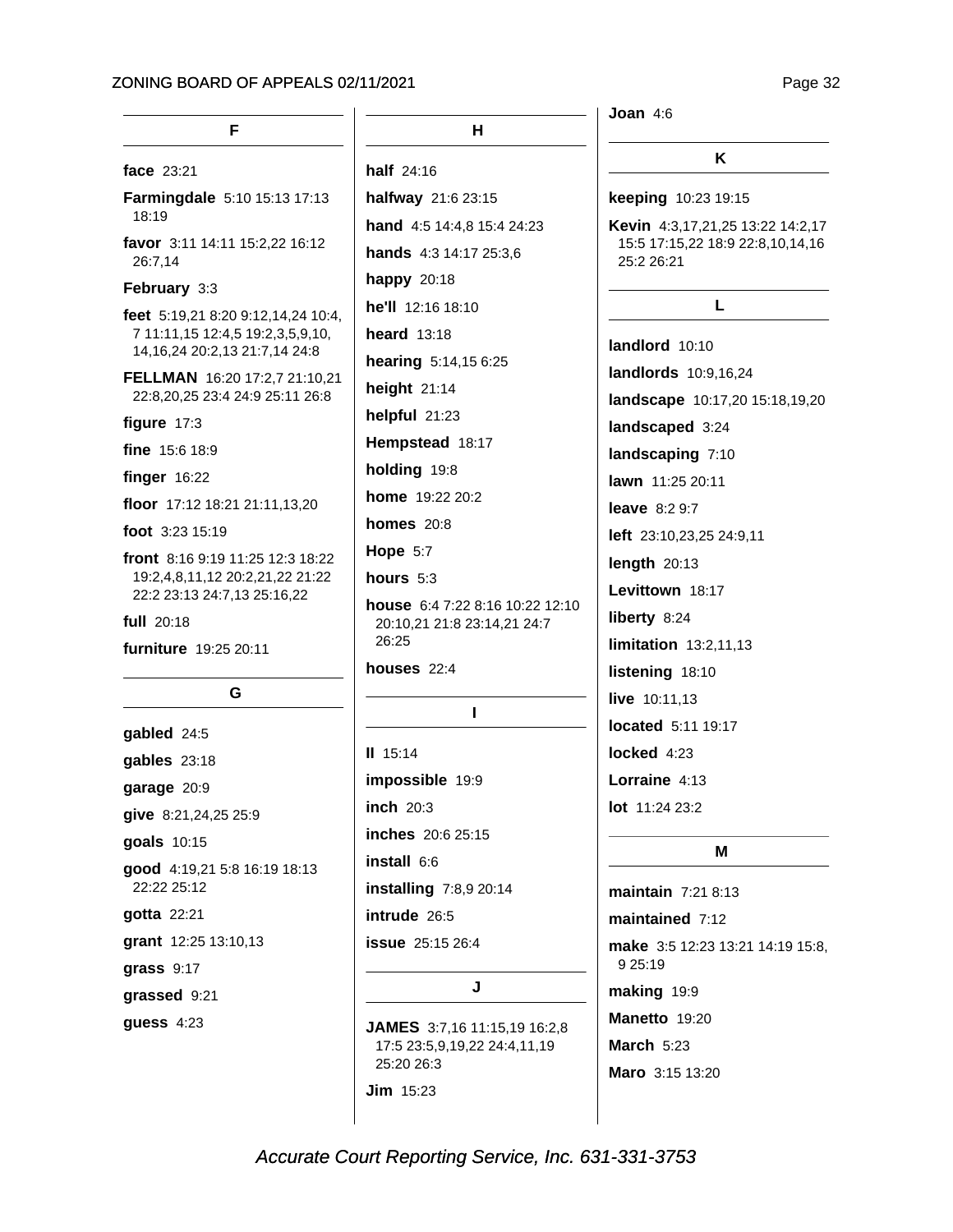MARY 3:12 11:9,17 14:21 15:7, 23 16:3,7,24 23:3 25:24 26:12,24 meeting 3:3,9 4:10 5:2 members 13:17 14:19 18:14 25:7 26:16 Michael 4:6,11,14,16,17,19,22 5:4 7:19 8:4,11,22 9:14,20 10:2,6, 12,18 11:2,20 12:6,18 13:7,14 16:18 middle 16:22 minimum 5:19 19:23  $minutes 3:9$ modify 8:2 month 12:22 13:4 Morano 17:20,25 18:8,13,16 20:24 21:4,7,12,25 22:12,15,18 23:10,16,24 26:20 motion 3:6,19 13:21 14:20 15:8,9 16:6,16 25:19 26:11,19 move 3:7 25:20 N nearby 19:17

neighbor 7:2 neighborhood 6:24 7:14 19:17 24:24 25:17 neighboring 6:11 neighbors 10:22 nice 12:3 night 16:19

NOSTRAND 3:2,10,13,17 7:16, 24 8:7,19 9:10,16,23 10:5,8,14,19 11:5,13,23 12:16,20 13:5,12,16, 19,25 14:5,13,18,23 15:3,21,25 16:5,10,15,23 17:9 18:6 20:20,25 21:5 22:23 23:7,20 24:2,15,20 25:5, 13, 25 26:6, 10, 13, 18, 22

notice 18:11

number 19:17,18

 $\Omega$ 

objections 7:4

off-street 12:14 online 17:14 22:7 open 9:7 option 16:25 order 3:3 6:7 20:10 original 6:4 originally 4:23 5:2 19:8 outdoor 20:11 over-sized 20:4 overhang 24:18 overhangs 23:14,16 Oyster 5:16

#### P

Palomba 4:16,19,22 5:4 7:17,19 8:4,11,22 9:14,20 10:2,6,12,18 11:2,20 12:6,18 13:7,14 16:17,18 parking 6:8 7:23 12:14,15 part 15:14 23:18 Patcowicz 17:11 18:19 permission 18:20 phonetic 18:16 photographs 22:3 picture 21:22 Pinehurst 17:13 18:19 19:19 pipe 14:7 place 20:22 plan 8:6 9:13 22:19 plans 20:19 22:3,4,5,13 pleasing 8:18 point 17:24 18:4 25:3 poor 6:5 7:5 porch 18:22 19:4,23 20:22 21:6, 10 23:15,17 24:13,16 25:22 26:2,  $\overline{A}$ 

porches 19:12

Porter 3:5,7,16 11:15,19 16:2,8 17:5 23:5,8,9,19,22 24:4,11,19 25:20 26:3

premises 6:18 present 26:17 **pretty** 12:10 prevent 6:10 prevents 8:8 previous 3:9 prior 5:25 6:25 problems 4:24 proceed 18:12 proceeding 19:25 proper 11:18 properties 6:15,20 property 5:11,25 6:11,17,19 7:5, 11,20 20:8 proposal 16:12 19:15,21 20:4 proposed 5:18 6:9,23 7:12 9:11, 22 18:23 19:3 26:7 proposing 5:20 8:4 protrude 23:12 provide 6:7 7:23 8:25 12:13 provision 12:23 public 13:23 17:5 purchase 6:2 purchased 7:6 purchasing 6:2 put 7:17 8:8 15:18 putting 7:25 8:13

### Q

### question 23:6

questions 11:7,18 13:17 20:17 24:24 25:18 26:25

### $\mathsf{R}$

raise 4:3,5 14:3,8 16:21 24:23 raised 14:17 25:3,6 ranging 19:14

Page 33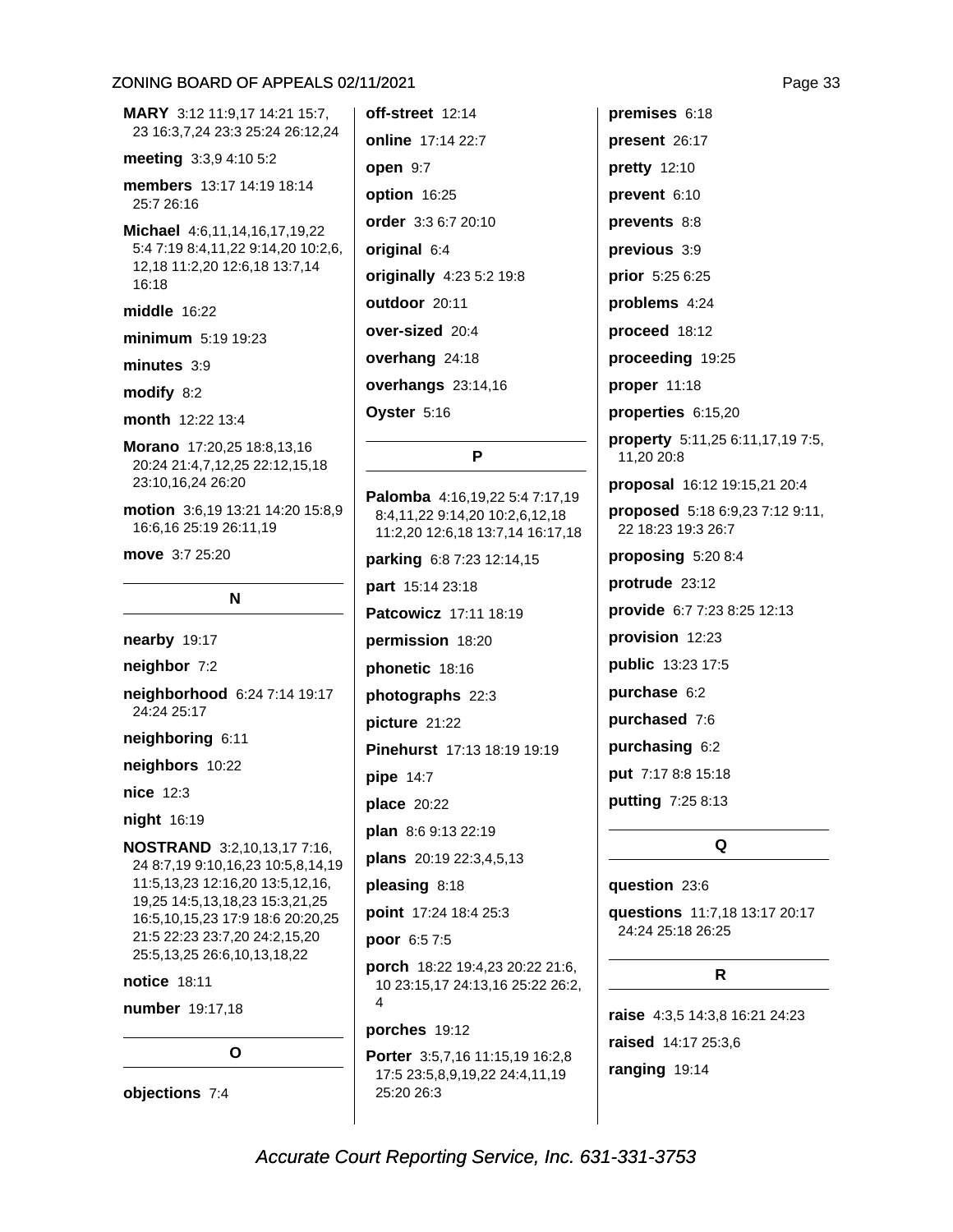reading  $3:89:12$ rear 18:22 21:16 reason  $12:7$ recognizes 4:8 reconstruction 19:22 record 17:6 regard  $20:5$ relief  $19:2$ **remove** 15:17 renovated 7:7 request 9:6 18:25 requesting 5:17 18:20 required 5:19 6:12 19:3,5,10  $20:7$ requirement 21:17 requirements 26:5 requiring 3:22 15:13 reside  $10:13$ **Residence 5:12 15:15** residents 10:24 respect 21:15 response 3:15 13:18 reversed 23:18 ridge 21:14 Road 17:13 18:19 19:19.20 Robert 3:21 5:9 15:11 roof 18:22 roofed 17:12 18:22 19:12 runoff  $6:10$ 

S

scale  $10:2$ scheduled 5:2 Schumacher 3:21 4:2 5:9,13 7:6 8:23 9:5 10:11 11:22 13:8 15:11 Schumacher's 5:25 seconds  $3:14$ 

seeking 6:6 set 6:3 12:11 20:18 21:16 setback 19:2.4 26:5 setbacks 19:14 share 12:22 22:2.7 shed 18:24 19:6 20:5,6,10,12 shows  $24:4$ shrubbery 10:21 side 5:19,20 6:3 19:4 20:7 23:11, 21 24:10 25:14 sidewalk 9:18,21 siding 7:8 similar 6:22 12:8 simply 6:6 sir 3:7 17:5 site 8:6 9:13 **sits** 21:9 size 12:3 19:23 20:3 slab 20:15 slightly 23:17 **small** 19:25 smaller 8:21 10:20 somebody's 16:21 17:3 sort 10:21 south  $6:17$ speak 14:11 15:2 speaking 18:2 spoke  $6:25$ **spots** 12:17 spring 7:9 standard  $20:3.12$ **Standby 22:11 26:21** start 17:23 stay 20:21 **Steve 25:9** STEVEN 16:20 17:2,7 21:10,21 22:8.20.25 23:4 24:9 25:11 26:8

storage 18:24 19:6 story 23:12 straight 21:19 street 3:22 5:10 6:8,21 7:23 12:15 15:12 23:13 24:6 Street all 6:21 strictly 21:13 style 19:7,22 22:24 subject 6:18 13:2 submit  $22:2$ submitted 5:23 8:6 25:21 surrounding 6:14 survey 5:22 swear 18:4

### T.

taking  $12:12$ talk  $9:2.5$ talked  $11:3$ talking 13:2 technology 5:6 ten 9:24 10:4,7 20:12 thing 12:12 13:8 things 10:15 12:25 13:6 Thoughts 11:8 three-foot  $8.915.17$ tight 11:25 til 12:22 time 24:21 tonight's 5:14 top  $21:3$ Town 5:15 trouble  $8:10$ **Tudor 22:24** Turnpike 18:17 twelve 9:24 10:7 two- 15:18 26:18